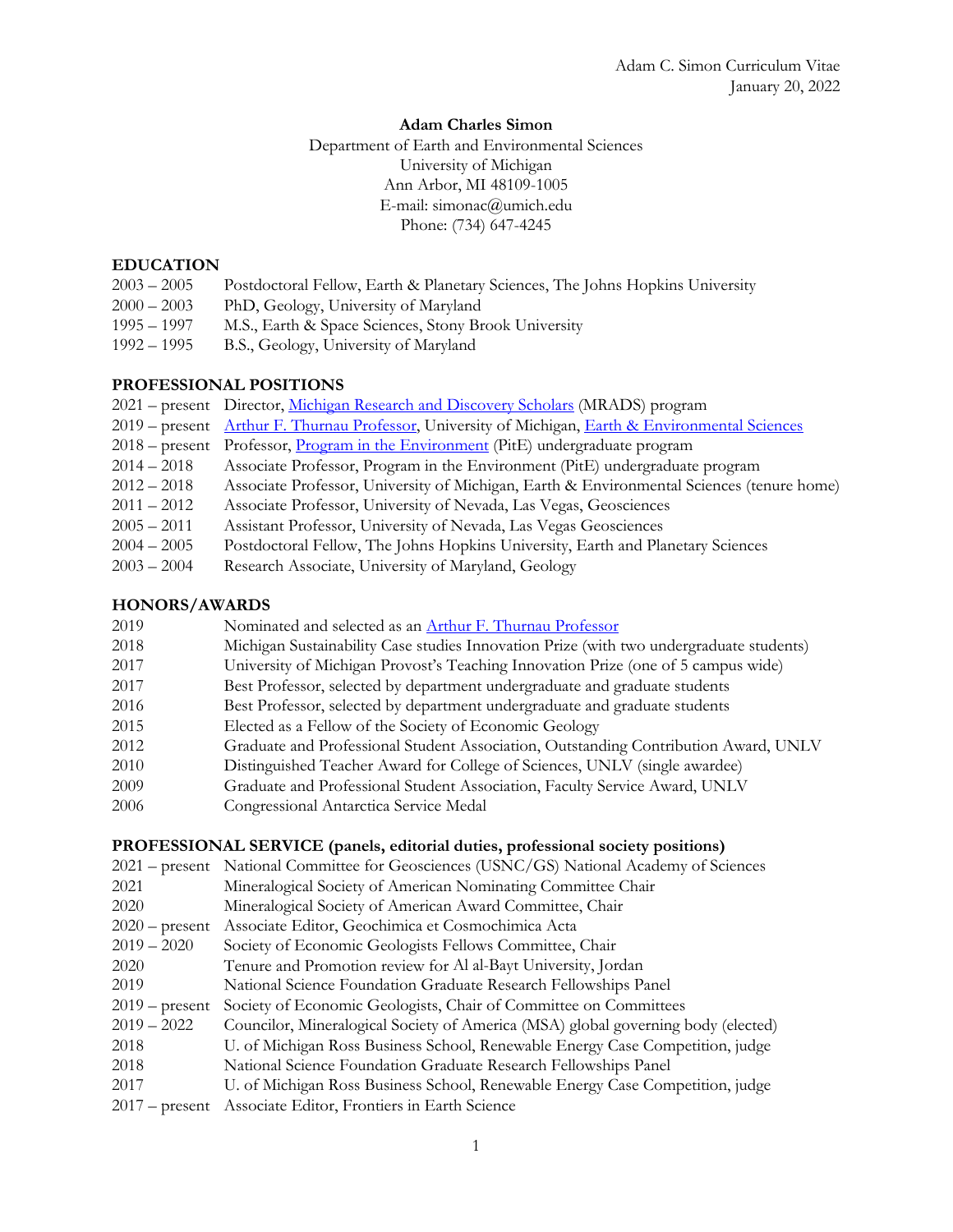|                  | 2017 – present Society of Economic Geologists Awards Committee                            |
|------------------|-------------------------------------------------------------------------------------------|
| 2017             | Estonian Research Council, Grant Proposal Reviews                                         |
| 2017             | National Science Foundation postdoctoral fellowship review panel                          |
| 2017             | National Sciences and Engineering Council of Canada (NSERC) panel                         |
| $2016$ – present | Associate Editor, Journal of Economic Geology                                             |
| 2016             | Tenure and Promotion review for University of Leuven (KU Leuven), Belgium                 |
| 2016             | Spring Panel, National Science Foundation, Petrology and Geochemistry                     |
| 2016             | Reviewer, England's National Environmental Research Council (NERC)                        |
| 2016             | Reviewer, National Science and Engineering Research Council of Canada (NSERC)             |
| 2016             | Fall Panel, National Science Foundation, Petrology and Geochemistry Panel                 |
| $2016 - 2018$    | Councilor, Society of Economic Geologists (elected position; global governing board)      |
| 2016             | Reviewer, Fellowship Program, Wissenschaftskolleg zu Berlin, Institute for Advanced Study |
| 2016             | Co-chair, Theme 11: Mineral Resources, 2016 Goldschmidt Conference in Yokohama, Japan     |
| $2014$ – present | Faculty sponsor, Student Chapter of the Society of Economic Geologists                    |
| $2014$ – present | Faculty sponsor, Student Chapter of American Association of Petroleum Geologists          |
| 2014             | Organized and convened technical session for AGU Fall Meeting                             |
| 2014             | Co-chair, Theme 11: Mineral Resources, 2014 Goldschmidt Conference                        |
| 2013             | National Science Foundation Graduate Fellowship Review Panel                              |
| 2012             | Organized and convened one technical session for AGU Fall Meeting                         |
| 2012             | Gordon Conference Geochemistry of Mineral Deposits, Session Organizer/Chair               |
| 2011             | National Science Foundation Graduate Fellowship Review Panel                              |
| 2010             | Reviewer for NSF Engineering Research Centers                                             |
| 2010             | Convened Pan-American Current Research on Fluid Inclusions (PACROFI), UNLV                |
| 2010             | National Science Foundation Graduate Fellowship Review Panel                              |
| 2010             | Geological Society of American Session Convener                                           |
| 2008             | National Science Foundation Petrology and Geochemistry Review Panel                       |
| 2009             | Reviewer for NSF Engineering Research Centers                                             |
| 2009             | Geological Society of American Session Convener                                           |
| 2008             | <b>AGU Fall Meeting Session Convener</b>                                                  |
| 2008             | GSA Cordilleran Sectional Meeting Session Convener                                        |
| 2007             | <b>AGU Fall Meeting Session Convener</b>                                                  |
| 2006             | Chemical Geology, Guest Editor for Special Issue on Subduction Zone Geology               |
| 2006             | <b>AGU Spring Meeting Session Convener</b>                                                |
| 2005             | <b>AGU Fall Meeting Session Convener</b>                                                  |
| 2005             | Goldschmidt Session Convener                                                              |
| 2002             | GSA Annual Meeting Session Convener                                                       |
| 2001             | <b>AGU Spring Meeting Session Convener</b>                                                |
|                  |                                                                                           |

# **UNIVERSITY SERVICE**

- 2021 2022 Evaluation Committee for Rhodes, Marshall, Goldwater, and Astronaut Scholarships
- 2021 2022 LSA College level committee to offset scope three carbon emissions
- 2019 2023 International Travel Oversight Committee (Provost's Office)
- 2018 2020 Executive Committee, Program in the Environment (PitE) undergraduate program (elected)
- 2018 2019 Teaching Academy mentor for new faculty; College of Literature, Science, and the Arts
- 2018 2021 Curriculum Committee, College of Literature, Science, and the Arts (elected college wide)
- 2017 2018 University of Michigan Energy Institute, Director search committee (Provost request)
- 2017 2018 Co-chair, Committee for the transition of the undergraduate Program in the Environment (PitE) program to shared governance between School for Environment and Sustainability, and College of Literature, Science, and the Arts
- 2017 2018 UM President's Greenhouse Gas Reduction Committee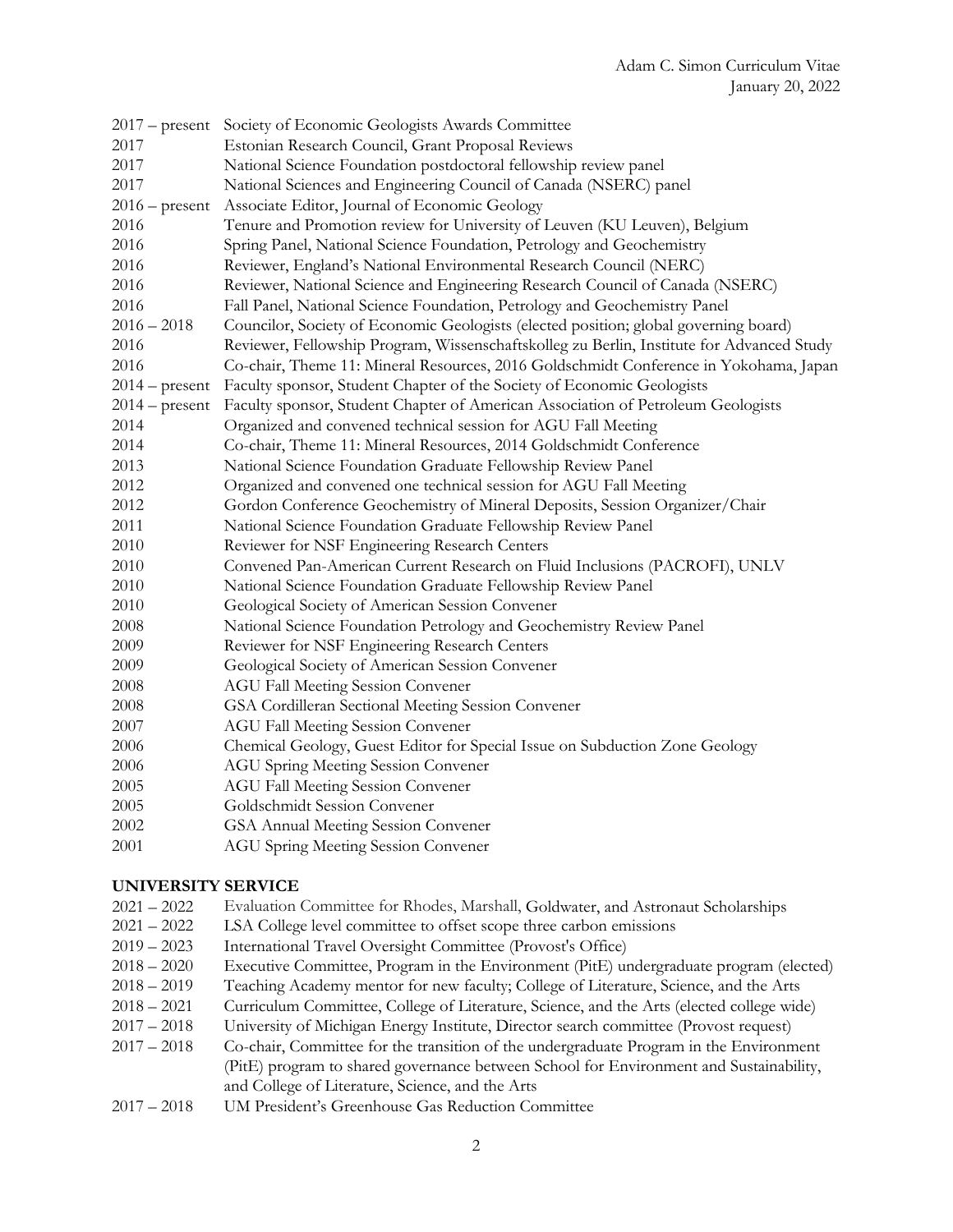| Curricular Innovations Working Group, developing graduate curriculum recommendations   |
|----------------------------------------------------------------------------------------|
| for UM's new School of Environment and Sustainability (SEAS)                           |
| Michigan Sustainability Case Studies (MSC) curriculum review committee                 |
| Committee responsible for 5-year review of the University of Michigan Energy Institute |
| Member, Program in The Environment (PiTE) committee to revise Natural Sciences major   |
| T & P Committee for Department of Communications candidate Sol Hart                    |
| Chair, Program in The Environment (PiTE) Committee to develop 'Energy science and      |
| policy" minor to UM's College of Literature, Science and the Arts (LSA)                |
| Chair, UNLV Graduate College Student Funding Committee                                 |
| Member, UNLV Graduate College Executive Advisory Committee                             |
| University Best Graduate Thesis/Dissertation Committee                                 |
| UNLV Faculty Senate Academic Standards Committee                                       |
| Chair, UNLV Faculty Senate Academic Standards Committee                                |
| Faculty Advisor to UNLV Graduate Professional Student Association                      |
| University Faculty Senate Academic Integrity Appeal Panel Member                       |
| UNLV High Pressure Science and Engineering Center Deputy Director Search               |
| University Faculty Senate Sabbatical Leave Committee                                   |
| UNLV High Pressure Science and Engineering Center faculty search committee             |
| Organized and hosted NSF Program Director site visit to UNLV                           |
|                                                                                        |

# **DEPARTMENT SERVICE**

| $2021 - 2023$    | Executive Committee (elected by faculty)                                              |
|------------------|---------------------------------------------------------------------------------------|
| 2020             | 14-day field trip Israel and Jordan with 15 undergraduate/graduate students           |
| $2018$ – present | Curriculum Committee                                                                  |
| $2013$ – present | Alumni Board faculty liaison, alumni relations committee co-chair                     |
| $2016$ – present | Organize and host career panels each semester for undergraduate/graduate students     |
| 2016             | 7-day field trip with18 undergraduate/graduate students to Ontario and Michigan's UP  |
| 2016             | Monthly department electronic newsletter                                              |
| 2016             | Annual department print Newsletter                                                    |
| 2016             | Alumni Relations Committee                                                            |
| 2015             | 7-day field trip for 12 undergraduate/graduate students to Ontario                    |
| $2014 - 2015$    | Alumni Relations Committee                                                            |
| $2014 - 2015$    | <b>Executive Committee</b>                                                            |
| 2014             | 2-week field trip with 21 students to Chile                                           |
| 2014             | 7-day field trip for 29 undergraduate/graduate students to Michigan's Upper Peninsula |
| 2014             | Member, Committee for the Promotion Review of Fuxiang Zhang                           |
| 2014             | Turner Postdoctoral Applicants Committee                                              |
| $2013 - 2014$    | Executive Committee (elected by faculty)                                              |
| 2013             | <b>Graduate Admissions Committee</b>                                                  |
| 2012             | Member, Committee for Promotion Review of EMAL Scientist Gordon Moore                 |
| $2011 - 2012$    | Geoscience Graduate Coordinator ( $n = 60$ students; no salary compensation provided) |
| $2006 - 2012$    | Supervisor of the Electron Microanalysis and Imaging Laboratory (EMIL)                |
| $2010 - 2010$    | Chair, Search Committee, Director of Electron Microprobe Laboratory                   |
| $2009 - 2010$    | Faculty Mentor, Introductory Geology Course Graduate Lecturers                        |
| $2006 - 2010$    | Geoscience Promotion and Tenure Committee                                             |
| $2008 - 2009$    | Chair, Search Committee for Director of Electron Microprobe Laboratory                |
| $2006 - 2008$    | Faculty Supervisor, Geoscience Student GeoSymposium                                   |
| $2006 - 2007$    | Geoscience Scholarship Committee                                                      |
| $2006 - 2007$    | Chair, Undergraduate Enrollment Working Group                                         |
| 2006             | Geoscience Colloquium Coordinator                                                     |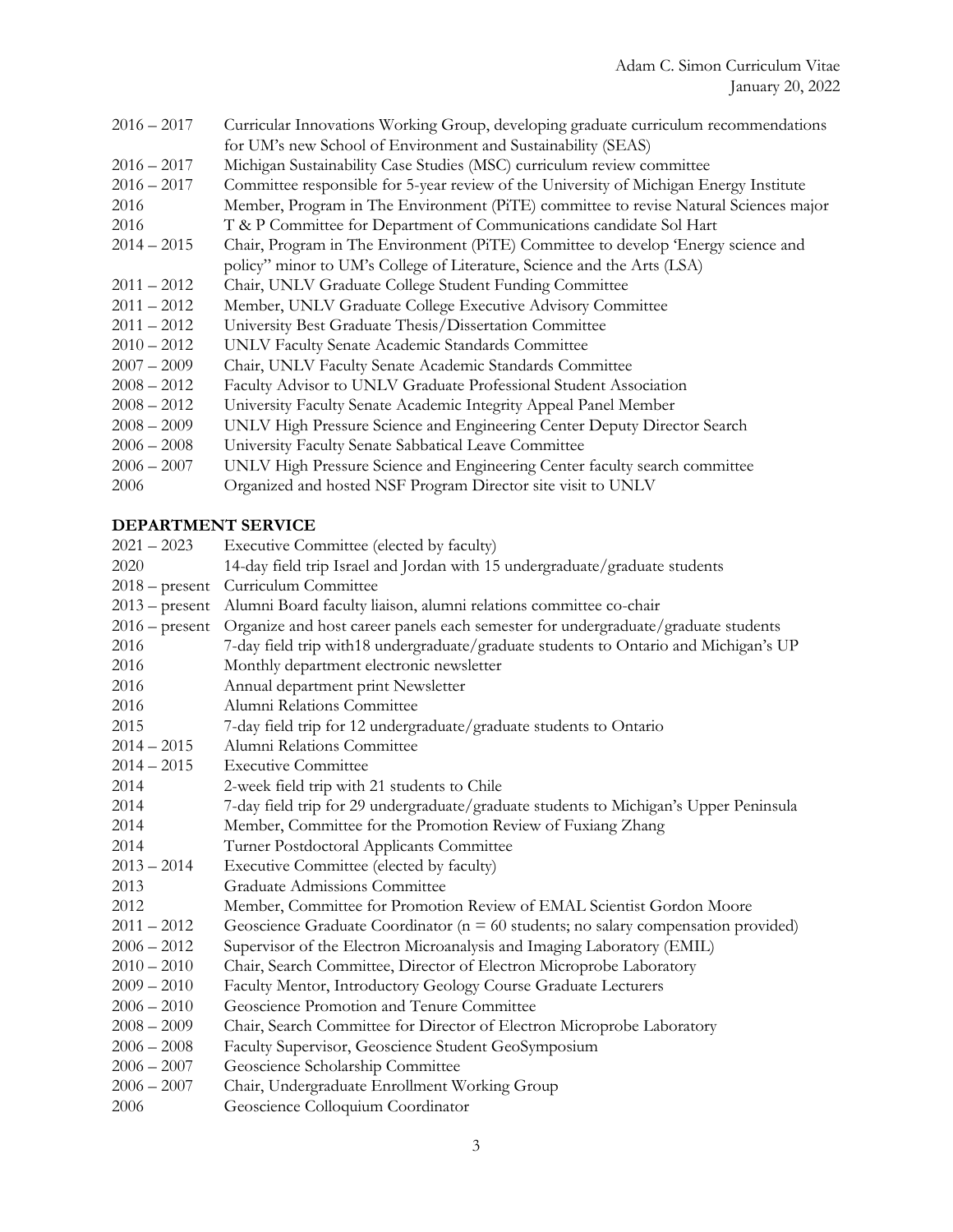| $2005 - 2006$ |  | Geoscience Increasing Undergraduate Numbers Working Group |  |  |
|---------------|--|-----------------------------------------------------------|--|--|
|               |  |                                                           |  |  |

- 2006 Chair, Geoscience Undergraduate Awards Committee
- 2006 Committee, Best Graduate Thesis

# **INVITED PRESENTATIONS**

| 2022 | Witwatersrand University, South Africa                                     |
|------|----------------------------------------------------------------------------|
|      | Stony Brook University                                                     |
|      | Colorado School of Mines                                                   |
|      | University of Texas Austin, Bureau of Economic Geology                     |
|      | New Mexico Institute of Mining and Technology                              |
|      | University of Texas El Paso                                                |
|      | Mohammed VI Polytechnic University, Morocco                                |
| 2021 | Irish Centre for Research in Applied Geoscience (iCRAG)                    |
|      | Workshop on Critical Metals (keynote; 500 attendees)                       |
|      | Institut de Physique du Globe de Paris                                     |
|      | University of Alaska                                                       |
|      | Society of Economic Geologists Annual Meeting (keynote)                    |
| 2020 | University of Ottawa                                                       |
|      | Department of Energy (Washington, DC)                                      |
|      | University of Maryland                                                     |
|      | Ore Deposits Hub                                                           |
| 2019 | Chinese Academy of Sciences                                                |
|      | China University of Geosciences Beijing                                    |
|      | Society of Economic Geologists Annual Meeting                              |
|      | Northern Illinois University                                               |
|      | Geologists of Jackson Hole                                                 |
| 2018 | Society of Economic Geologists Annual Meeting                              |
|      | Goldschmidt Conference                                                     |
|      | Gordon Conference, Geochemistry of Mineral Deposits                        |
|      | Pan-American Current Research on Fluid Inclusions                          |
|      | University of British Columbia                                             |
|      | Michigan Law School, Journal of Law Reform Annual Symposium                |
|      | University of Iowa                                                         |
| 2017 | Cornell University                                                         |
|      | Advancing Health Communities through Environmental Engineering and Science |
|      | Society for Geology Applied to Mineral Deposits (SGA, keynote)             |
|      | Society of Economic Geologists, Annual Meeting (Beijing) (keynote)         |
|      | Prospectors and Developers Association of Canada (PDAC) Annual Meeting     |
|      | Akita University, Japan                                                    |
|      | International Cooperation Agency Research Institute, Tokyo, Japan          |
|      | California State University Fullerton                                      |
|      | Brigham Young University                                                   |
|      | Miami University of Ohio                                                   |
| 2016 | Geological Society of America Annual Meeting (keynote)                     |
|      | Stanford University (two talks)                                            |
|      | Gordon Conference, Geochemistry of Mineral Deposits (keynote)              |
|      | University of Chile                                                        |
| 2015 | American Geophysical Union Fall Meeting                                    |
|      | University of Hannover, Germany                                            |
|      | Goldschmidt Geochemistry Conference, Prague, Czech Republic                |
|      |                                                                            |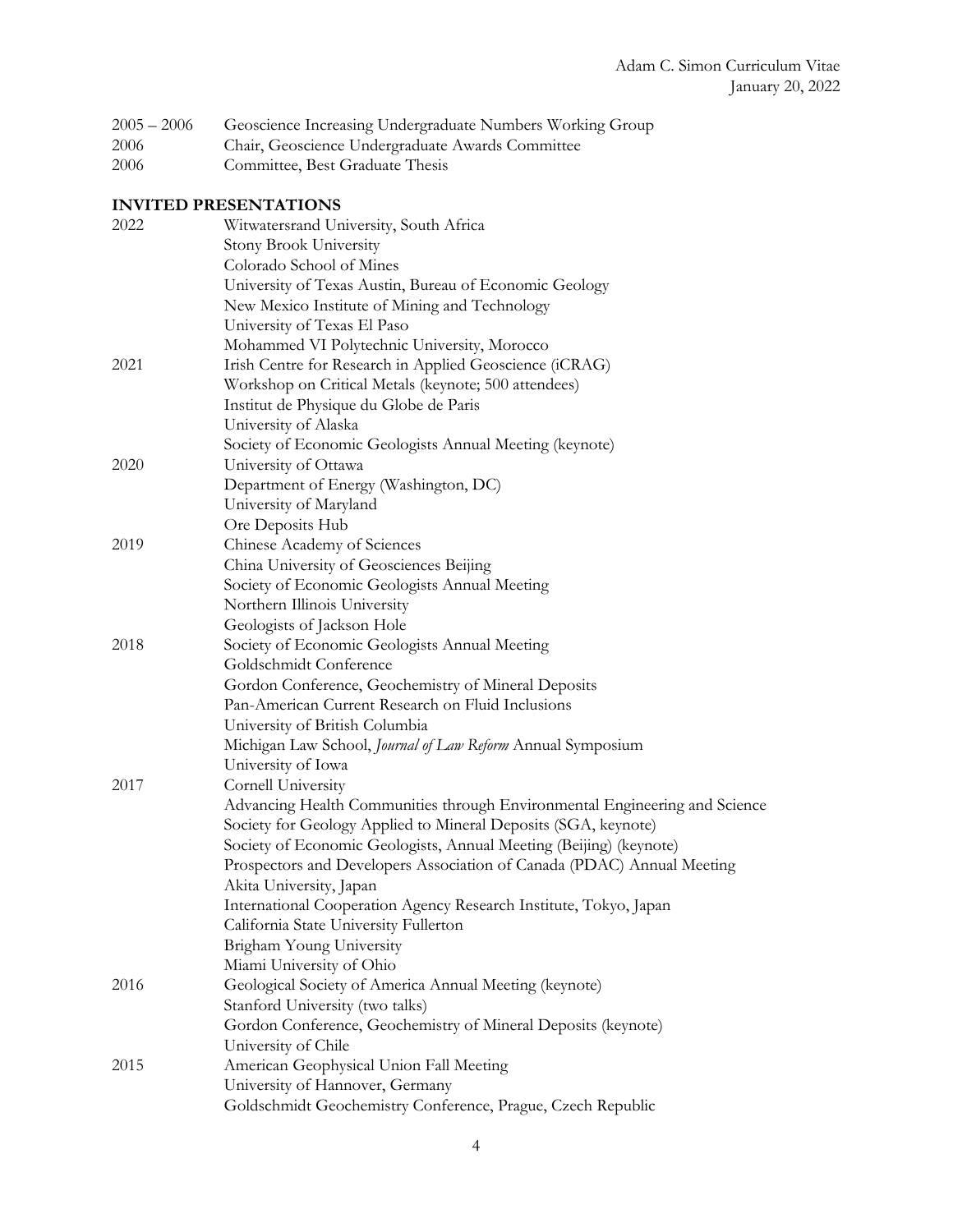|      | Ralph J. Roberts Center for Research in Economic Geology               |
|------|------------------------------------------------------------------------|
| 2014 | Geological Society of America Annual Meeting                           |
|      | Society of Economic Geologists Annual Meeting                          |
|      | Goldschmidt Geochemistry Conference                                    |
|      | Western Michigan University                                            |
|      | Wayne State University                                                 |
| 2013 | University of North Dakota                                             |
|      | North Dakota State University                                          |
|      | AGU Fall Meeting, San Francisco                                        |
|      | Goldschmidt Geochemistry Conference                                    |
| 2012 | University of Illinois Urbana-Champaign                                |
|      | Geological Society of Nevada, Reno                                     |
|      | American Museum of Natural History (New York, NY)                      |
|      | University of Michigan, Department of Earth & Environmental Sciences   |
| 2011 | Mineralogical Society of America, Sulfur Short Course, Goslar, Germany |
| 2010 | Hebrew University of Jerusalem                                         |
|      | McGill University                                                      |
| 2009 | University of Southern California                                      |
|      | Geological Society of Nevada, Las Vegas Chapter                        |
| 2008 | University of Nevada, Reno                                             |
|      | Geological Society of Nevada, Elko Chapter                             |
| 2007 | Tohoku University, Sendai, Japan                                       |
|      | Bern University, Switzerland                                           |
| 2006 | Barrick Gold Corporation                                               |
|      | Northern Arizona University                                            |
|      | Institute of Seismology and Volcanology, Petropavlovsk, Russia         |
|      | Geological Society of Nevada, Las Vegas Chapter                        |
|      | University of Nevada Reno                                              |
|      | Colorado School of Mines Colloquium Series                             |
| 2005 | Johns Hopkins University                                               |

# **COMMUNITY OUTREACH**

| $2019 - 2020$    | Science Olympiad, Slauson Middle School, Ann Arbor Public Schools                                      |
|------------------|--------------------------------------------------------------------------------------------------------|
| $2018 - 2019$    | Mentor for 6th-8th grade Academic Games team, Slauson Middle School, Ann Arbor, MI                     |
| $2016$ – present | Co-organized, secured funding, and taught Coastal Oceanography Environment Science                     |
|                  | School (COESS) annual summer school in Accra, Ghana for 150 students from Cameroon,                    |
|                  | Ghana, Ivory Coast, Nigeria, and Liberia                                                               |
| 2017             | Science Olympiad Coach, Map Reading, 4th and 5th grade, Lawton Elementary School                       |
| 2016             | Master event coordinator, 5 <sup>th</sup> grade Battle of the Books, Lawton Elementary School          |
| 2015             | Master event coordinator, Battle of the Books, 4 <sup>th</sup> grade Lawton Elementary School          |
| 2015             | Guest lecturer, Pioneer High School AP Environmental Science                                           |
| 2015             | Team Leader, Battle of the Books, 3 <sup>rd</sup> grade Lawton Elementary School                       |
| 2014             | Team Leader, Battle of the Books, 4 <sup>th</sup> and 5 <sup>th</sup> grades, Lawton Elementary School |
| 2013             | Rock cycle demonstration, 2 <sup>nd</sup> grade, Lawton Elementary School                              |
| 2013             | 5th grade Science Olympiad Coach, Lawton Elementary School                                             |
| 2013             | Earth Science mentor, 6th grade FLL robotics teams, Bloomfield Hills Middle School                     |
| $2010 - 2011$    | Geoscience Content Specialist, 2011 UNLV - Clark County School District                                |
|                  | Summer School VISIONS Program for K-5 Teachers                                                         |
| $2009 - 2011$    | Cub Master for Boy Scout Troop 713                                                                     |
| $2006 - 2009$    | Nevada Southern Regional K-12 Science Fair Judge                                                       |
|                  |                                                                                                        |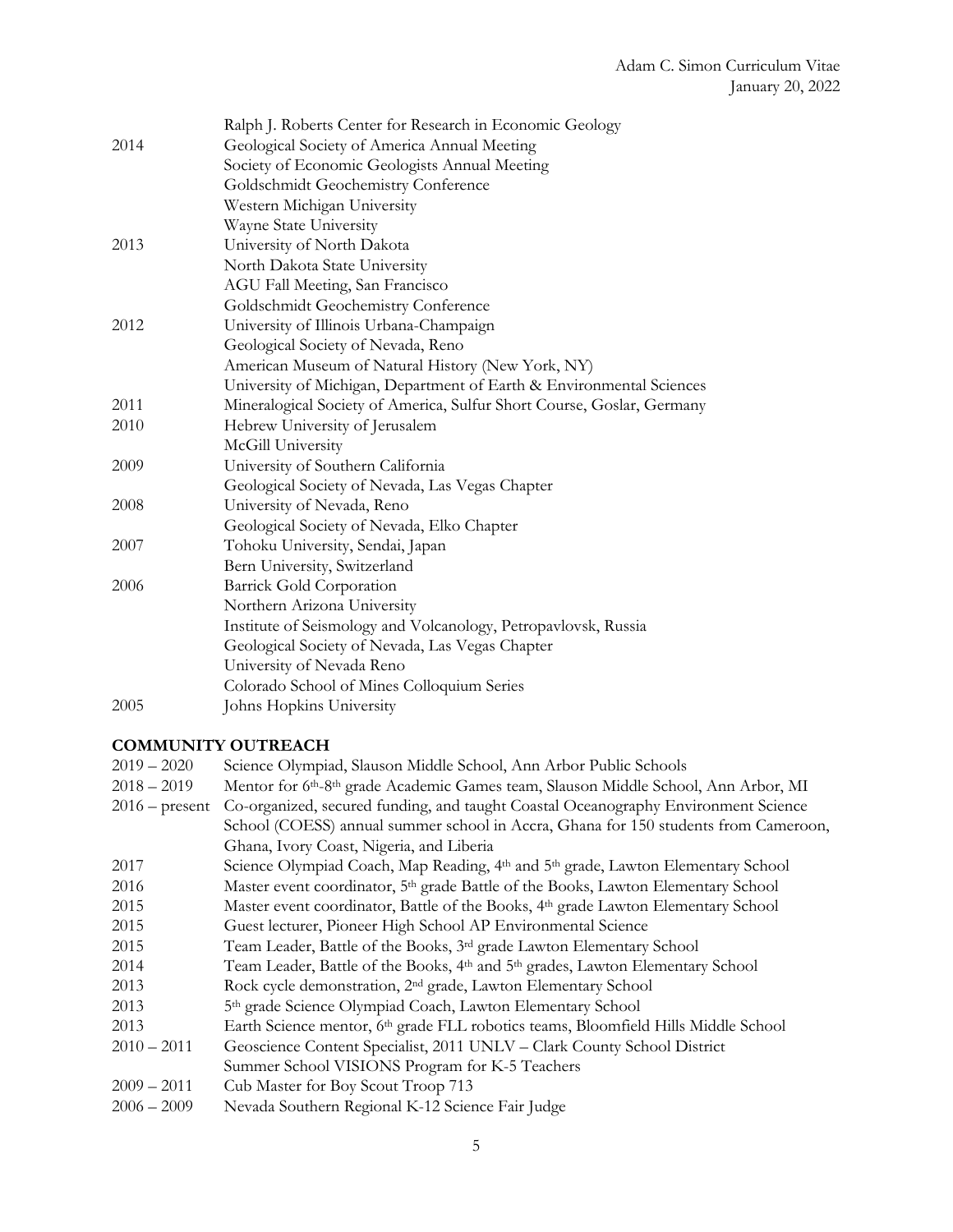# **ACTIVE GRANTS**

2019-2022, \$369,279 (Simon lead PI) 56.5%, NSF EAR, Testing the hypothesis that iron oxide - copper -gold (IOCG) and iron oxide - apatite (IOA) deposits evolve as parts of the same mineral system.

# **EXPIRED GRANTS**

2015-2020, \$350,000 (Simon lead PI) 55.5%, NSF EAR, Sulfur Isotope Fractionation and Sulfur Partitioning between Apatite and Silicate Melts, Co-I Adrian Fiege, American Museum of Natural History

2013-2017, \$388,582 (Simon lead PI; portion \$214,683), 55.5%, NSE EAR, Collaborative Research: The Behavior of Sulfur During Magma Mixing and Implications for Magma Degassing and Ore Formation, Co-I Philipp Ruprecht, Columbia University Lamont-Doherty Earth Observatory

2016-2017 \$33,000, University of Michigan Provost's Third Century Initiative to develop inquiry-based sustainability case studies.

2016, \$20,000, NSF EAR Geochemistry of Mineral Deposits Gordon Research Conference (GRC). Funded students and early career scientists to attend the GRC, held every 4 years.

2012-2016, \$379,393 (Simon lead PI; portion \$251,458), 55.5%, NSF EAR, Quantifying Rare Earth (REE) and High Field Strength (HFSE) Element Mobility in Fluids at Conditions Appropriate for Forearc to Subarc Cold and Hot Subduction Zones.

2010-2014, \$148,000 (Simon portion), 55.5%, NSF EAR, Collaborative Research: Integrated investigations of isotopic fractionation in magmatic systems. Co-PIs: Chip Lesher, UC Davis; Craig Lundstrom, U. Illinois; Jim Van Orman and Daniel Lacks, Case Western Reserve

2010-2011, \$21,350, 0%, NSF EAR, Pan-American Current Research on Fluid Inclusions (PACROFI) Conference. Co-PI Jean Cline, UNLV.

2007-2013, \$164,763, 48.5%, NSF EAR, Platinum group element fractionation in mafic layered intrusions. Sole PI. 1month

2010-2011, \$20,000 (Simon portion), 44%, U.S. Department of the Interior (USGS) History and origin of mineral deposits in Northern Nye County, Nevada. Co-Is, Andrew Hanson, Jean Cline, UNLV (Simon, 1/2 month)

2009-2010, \$75,000 (Simon portion), 44%, U.S. Geological Survey (USGS), History and origin of mineral deposits in Northern Nye County, Nevada. Co-Is, Andrew Hanson, Jean Cline, UNLV (Simon, 1/2 month)

2006-2012, \$570,733 (Simon portion), DOE NNSA, Quantifying trace element mobility at elevated pressure and temperature with applications to subduction zone recycling. Co-Is, Oliver Tschauner, Malcolm Nichol (Simon, 1month)

2007-2008, \$15,000, NSF EPSCoR, Characterization of unsaturated flow in heap leach piles. Co-I Michael Nicholl (Simon, 1 month, no salary)

# **INDUSTRY SUPPORT**

2011-2013, Characterizing ore mineralization at the Estelle property, Alaska. Millrock Resources and Teck Resources. Funded one M.S. student research project**.** \$20,000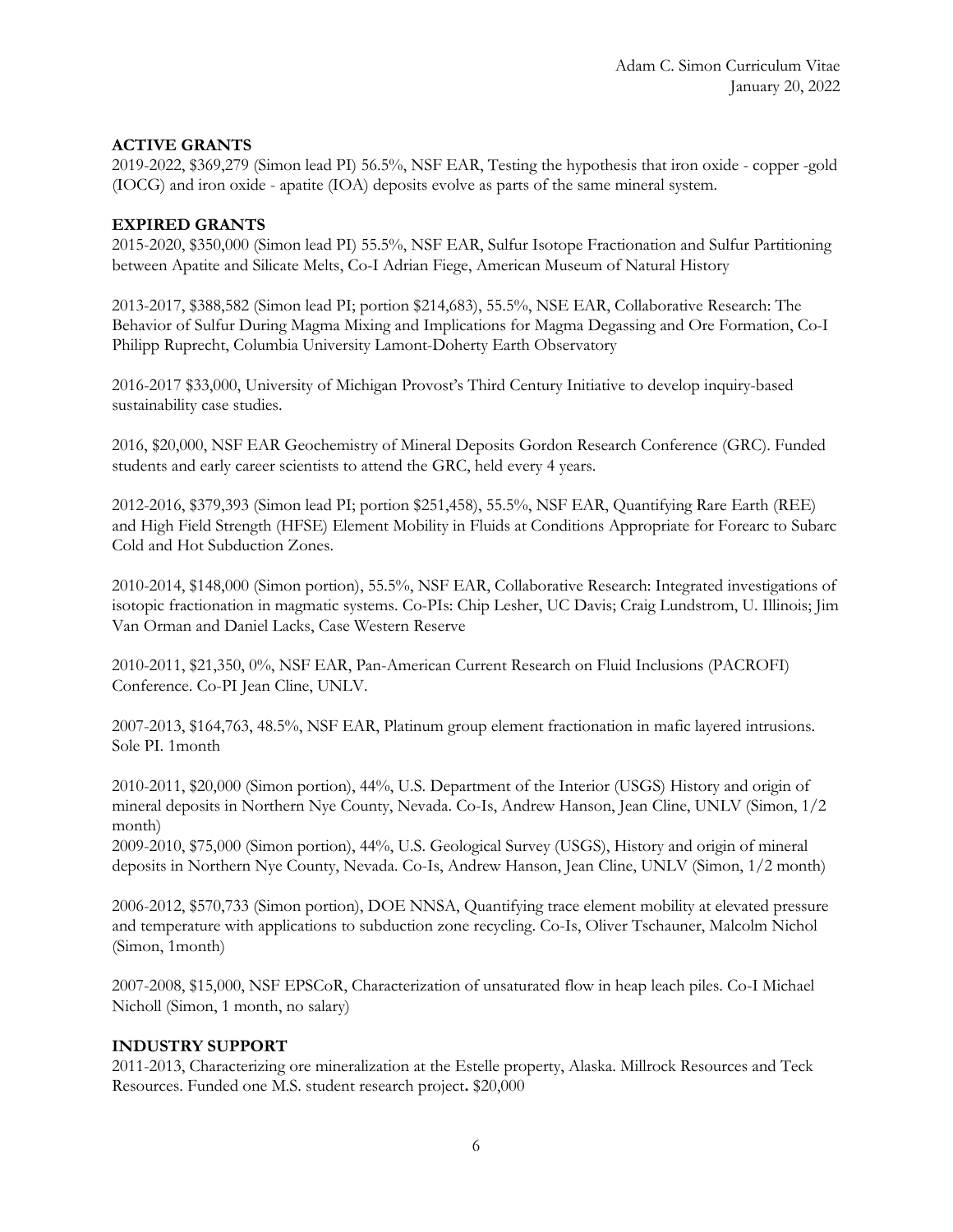2009-2010, Defining stratigraphy and determining the influence of metamorphism as an ore control in the lower Paleozoic host rocks of the Getchell Carlin-type gold deposit, Nevada, U.S.A. Barrick Gold Corporation, Co-PI Jean Cline. Funded one M.S. student research project**.** \$30,000.

2007-2008, Igneous Geochronology and Petrography of the Cortez Hills Carlin-type Gold Deposit, Cortez, Nevada. Center for Research in Economic Geology (CREG), University of Nevada, Reno, U.S.A. Funded one M.S. student research project**.** \$16,000.

### **SYNCHROTRON BEAM TIME AWARDED** (competitive, peer-reviewed proposals)

- 2021 18 shifts at the National Synchrotron Light Source
- 2020 9 shifts at the Advanced Photon Source
- 2020 12 shifts at the Swiss Light Source
- 2020 9 shifts at the National Synchrotron Light Source
- 2019 6 shifts at the National Synchrotron Light Source
- 2018 18 shifts at the Advanced Photon Source, Argonne, IL
- 2017 18 shifts at the Advanced Photon Source, Argonne, IL
- 2016 27 shifts at the Advanced Photon Source, Argonne, IL
- 2015 27 shifts at the Advanced Photon Source, Argonne, IL
- 2014 9 shifts at the Advanced Photon Source, Argonne, IL
- 2013 20 shifts at the Advanced Photon Source, Argonne, IL

### **COURSES TAUGHT**

Scale of  $1.0 =$  lowest ranking, to  $5.0 =$  highest ranking

 $Q1 =$  Overall, this was an excellent course.

 $Q2 =$  Overall, the instructor was a good teacher.

Resp. = My teaching proportion for the course

Enrol. = Total student enrollment

NC = Teaching evaluations not collected.

 $NA = Not$  Asked on this evaluation form

# *University of Michigan (u = undergraduate; g = graduate)*

| Year | <u>Term</u> | <b>Type</b>         | Name                      | Credits        | Resp.   | <u>Enrol.</u> | $\overline{\mathrm{Q}}$ 1 | Q2   |
|------|-------------|---------------------|---------------------------|----------------|---------|---------------|---------------------------|------|
| 2021 |             | Winter Lecture/Dis. | <b>"EARTH/ENVIRON 380</b> | 4              | $100\%$ | 155           | 4.8                       | 4.8  |
| 2020 | Sum.        | Lecture             | <b>uEARTH/ENVIRON 344</b> | 4              | $50\%$  | 30            | 4.3                       | 4.9  |
| 2020 | Spring      | Lecture/ $Dis.$     | <b>"EARTH/ENVIRON 380</b> | 4              | $100\%$ | 72            | 4.3                       | 4.7  |
| 2020 |             | Winter Lecture/Dis. | <b>"EARTH/ENVIRON 119</b> | 4              | $100\%$ | 55            | 4.8                       | 4.8  |
| 2020 |             | Winter Lecture/Dis. | $u/gEARTH$ 435            | 3              | 100%    | 15            | 4.9                       | 4.9  |
| 2019 | Fall        | Lecture/ $Dis.$     | <b>sEARTH 582</b>         | 4              | $100\%$ | 9             | 4.6                       | 4.6  |
| 2019 | Fall        | Lecture/ $Dis.$     | <b>"EARTH/ENVIRON 380</b> | $\overline{4}$ | $100\%$ | 131           | 4.5                       | 4.7  |
| 2019 | Fall        | Lecture/ $Dis.$     | <b>"EARTH/ASTRO 255</b>   | 3              | 33%     | 30            | 4.5                       | 4.6  |
| 2019 | Sum.        | Lecture             | <b>uEARTH/ENVIRON 344</b> | $\overline{4}$ | $50\%$  | 15            | 4.80                      | 5.00 |
| 2019 | Spring      | Lecture             | <b>"EARTH/ENVIRON 102</b> | 1              | $100\%$ | 42            | 4.60                      | 4.70 |
| 2018 | Fall        | Lecture/ $Dis.$     | <b>"EARTH/ENVIRON 380</b> | $\overline{4}$ | $100\%$ | 129           | 4.60                      | 4.80 |
| 2018 | Fall        | Lecture/ $Dis.$     | <b>uEARTH/ASTRO 255</b>   | 3              | 33%     | 32            | 3.9                       | 4.80 |
| 2018 | Sum.        | Lecture             | <b>uEARTH/ENVIRON 344</b> | $\overline{4}$ | 50%     | 14            | 5.00                      | 5.00 |
| 2017 | Fall        | Lecture/ $Dis.$     | <b>"EARTH/ENVIRON 380</b> | $\overline{4}$ | $100\%$ | 129           | 4.50                      | 4.83 |
| 2017 | Fall        | Lecture/Dis.        | <b>"EARTH/ASTRO 255</b>   | 3              | 33%     | 36            | 4.42                      | 4.87 |
| 2017 | Sum.        | Lecture             | <b>uEARTH/ENVIRON 344</b> | 3              | 50%     | 19            | 4.50                      | 5.00 |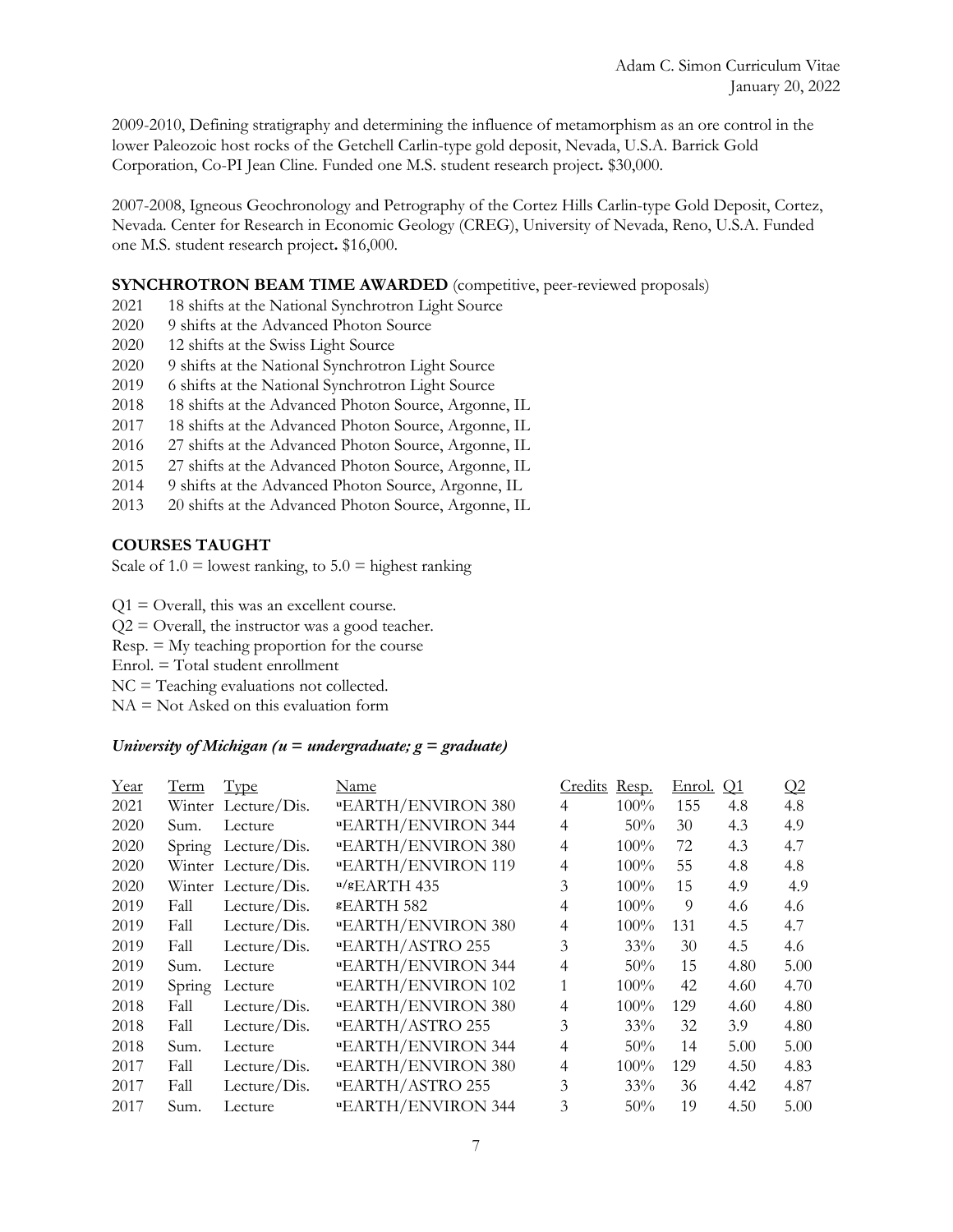| 2017 |        | Spring Lecture      | <b>"EARTH/ENVIRON 102</b>                                             | 1              | $100\%$ | 67  | 4.50 | 4.67           |
|------|--------|---------------------|-----------------------------------------------------------------------|----------------|---------|-----|------|----------------|
| 2017 |        | Winter Lecture/Dis. | <b>"EARTH/ENVIRON 119</b>                                             | $\overline{4}$ | 100%    | 92  | 4.73 | 4.82           |
| 2016 | Fall   | Lecture/ $Dis.$     | <b>"EARTH/ENVIRON 380</b>                                             | $\overline{4}$ | 100%    | 133 | 4.64 | 4.88           |
| 2016 | Fall   | Lecture/ $Dis.$     | <b>"EARTH/ASTRO 255</b>                                               | $\mathfrak{Z}$ | 33%     | 32  | 3.76 | 4.88           |
| 2016 | Sum.   | Lecture             | <b>"EARTH/ENVIRON 344</b>                                             | $\overline{3}$ | 50%     | 22  | 4.94 | 5.00           |
| 2016 | Spring | Lecture             | <b>"EARTH/ENVIRON 102</b>                                             | $\mathbf{1}$   | 100%    | 55  | 4.00 | 4.20           |
| 2016 |        | Winter Lecture/Dis. | <b>"EARTH/ENVIRON 119</b>                                             | $\overline{4}$ | $100\%$ | 92  | 4.73 | 4.82           |
| 2015 | Fall   | Lecture/ $Dis.$     | <b>"EARTH/ENVIRON 380</b>                                             | $\overline{4}$ | 100%    | 131 | 4.71 | 4.88           |
| 2015 | Fall   | Lecture/ $Dis.$     | <b>"EARTH/ASTRO 255</b>                                               | 3              | 33%     | 30  | 3.15 | 4.75           |
| 2015 | Fall   | Lecture/Dis.        | <b>sEARTH 582</b>                                                     | $\overline{4}$ | 100%    | 5   | 5.00 | 5.00           |
| 2015 | Sum.   | Lecture             | <b>"EARTH/ENVIRON 344</b>                                             | 1              | 50%     | 10  | 4.67 | 4.67           |
| 2015 | Sum.   | Field Trip          | uEARTH 435                                                            | $\mathbf{1}$   | 100%    | 8   | NC   | N <sub>C</sub> |
| 2015 | Spring | Lecture             | <b>"EARTH/ENVIRON 102</b>                                             | $\mathbf{1}$   | $100\%$ | 80  | 4.81 | 4.95           |
| 2015 |        | Winter Lecture/Dis. | <b>uEARTH/ENVIRON 119</b>                                             | $\overline{4}$ | 100%    | 125 | 4.62 | 4.90           |
| 2015 |        | Winter Lecture      | uEARTH 435                                                            | $\mathbf{1}$   | 100%    | 20  | 5.00 | 4.33           |
| 2014 | Fall   | Lecture/Dis.        | <b>"EARTH/ENVIRON 380</b>                                             | 4              | 100%    | 109 | 4.72 | 4.83           |
| 2014 | Fall   | Field Trip          | uEARTH 436                                                            | $\mathbf{1}$   | 50%     | 19  | 4.90 | 4.67           |
| 2014 | Sum.   | Lecture             | <b>"EARTH/ENVIRON 344</b>                                             | $\overline{3}$ | 50%     | 15  | 4.83 | 4.83           |
| 2014 | Spring | Lecture             | <b>"EARTH/ENVIRON 380</b>                                             | $\overline{3}$ | $100\%$ | 47  | 4.25 | 4.70           |
| 2014 |        | Winter Lecture/Dis. | <b>&amp;EARTH 582</b>                                                 | $\overline{4}$ | 100%    | 5   | 4.50 | 4.83           |
| 2013 | Fall   | Lecture/ $Dis.$     | <b>"EARTH/ENVIRON 380</b>                                             | $\overline{4}$ | 100%    | 107 | 4.43 | 4.76           |
| 2013 | Sum.   | Lecture             | <b>uEARTH/ENVIRON 344</b>                                             | $\mathfrak{Z}$ | 33%     | 17  | 4.93 | 4.93           |
| 2013 |        | Winter Lecture/Dis. | <b>"EARTH/ENVIRON 380</b>                                             | 4              | 100%    | 62  | 4.58 | 4.81           |
|      |        |                     |                                                                       |                |         |     |      |                |
|      |        |                     | University of Nevada Las Vegas ( $u =$ undergraduate; $g =$ graduate) |                |         |     |      |                |
| 2012 | Spring | Lecture/Lab         | Physical Geology                                                      | 4              | 100%    | 75  | 4.7  | 4.6            |
| 2011 | Fall   | Lecture/lab         | Physical Geology                                                      | $\overline{4}$ | 100%    | 45  | 4.0  | 4.1            |
| 2011 | Fall   | Lecture/lab         | <sup>s</sup> Metallic Ore Deposits                                    | 4              | 50%     | 18  | 5.0  | 5.0            |
| 2011 | Fall   | Lecture/lab         | <sup>u</sup> Metallic Ore Deposits                                    | $\overline{4}$ | 50%     | 18  | 4.8  | 4.7            |
| 2011 | Sum.   | Lecture             | uPhysical Geography                                                   | 3              | 100%    | 15  | N/C  | N/C            |
| 2011 | Spring | Lecture/lab         | uPhysical Geology                                                     | $\overline{4}$ | 100%    | 56  | 3.9  | 4.1            |
| 2010 | Sum.   | Lecture             | uPhysical Geography                                                   | $\mathfrak{Z}$ | 100%    | 17  | N/C  | N/C            |
| 2010 | Spring | Lecture             | "Optical Mineralogy                                                   | 3              | 100%    | 13  | 5.0  | 4.8            |
| 2010 | Spring | Lecture             | uPhysical Geology                                                     | $\overline{4}$ | 100%    | 45  | 4.3  | 4.9            |
| 2009 | Fall   | Lecture             | <sup>g</sup> Magma PTX                                                | 3              | $100\%$ | 6   | 5.0  | 4.8            |
| 2009 | Fall   | Lecture/lab         | u,gMetallic Ore Deposits                                              | $\overline{4}$ | 50%     | 20  | 4.6  | 4.7            |
| 2009 | Sum.   | Lecture             | uPhysical Geography                                                   | 3              | 100%    | 15  | NC   | NC             |
| 2009 | Spring | Lecture             | <sup>g</sup> Time Management/Posters                                  | 1              | 100%    | 18  | NC   | NC             |
| 2009 | Spring | Lecture             | uPhysical Geology                                                     | 3              | 50%     | 46  | 4.2  | 4.5            |
| 2009 | Spring | Lecture             | uPhysical Geology                                                     | 3              | 50%     | 44  | 4.4  | 4.5            |
| 2009 | Spring | Lecture             | uOptical Mineralogy                                                   | 3              | 100%    | 12  | 4.8  | 4.7            |
| 2008 | Sum.   | Lecture             | uPhysical Geography                                                   | 3              | 100%    | 15  | N/C  | N/C            |
| 2008 |        |                     | <sup>8</sup> Magma evolution                                          | $\mathfrak{Z}$ | $100\%$ | 5   | 5.0  | 4.8            |
|      | Spring | Lecture             |                                                                       | 3              | 50%     | 12  |      |                |
| 2008 | Spring | Lecture             | uPhysical Geology                                                     |                |         |     | 4.3  | 4.3            |
| 2008 | Spring | Lecture             | "Optical Mineralogy                                                   | 3              | 100%    | 12  | 4.6  | 4.8            |
| 2007 | Fall   | Lecture/lab         | uPhysical Geology                                                     | $\overline{4}$ | $100\%$ | 49  | 4.2  | 4.5            |
| 2007 | Sum.   | Lecture             | uPhysical Geography                                                   | 3              | 100%    | 21  | N/C  | N/C            |
| 2007 | Spring | Lecture             | <sup>g</sup> Tectonics, Petrology & Fluids                            | $\mathfrak{Z}$ | 33%     | 9   | 4.6  | 4.5            |
| 2007 | Spring | Lecture             | "Optical Mineralogy                                                   | 3              | 100%    | 12  | 3.8  | 4.6            |
| 2006 | Fall   | Lecture/lab         | u,gMetallic Ore Deposits                                              | $\overline{4}$ | 50%     | 6   | 3.7  | 3.7            |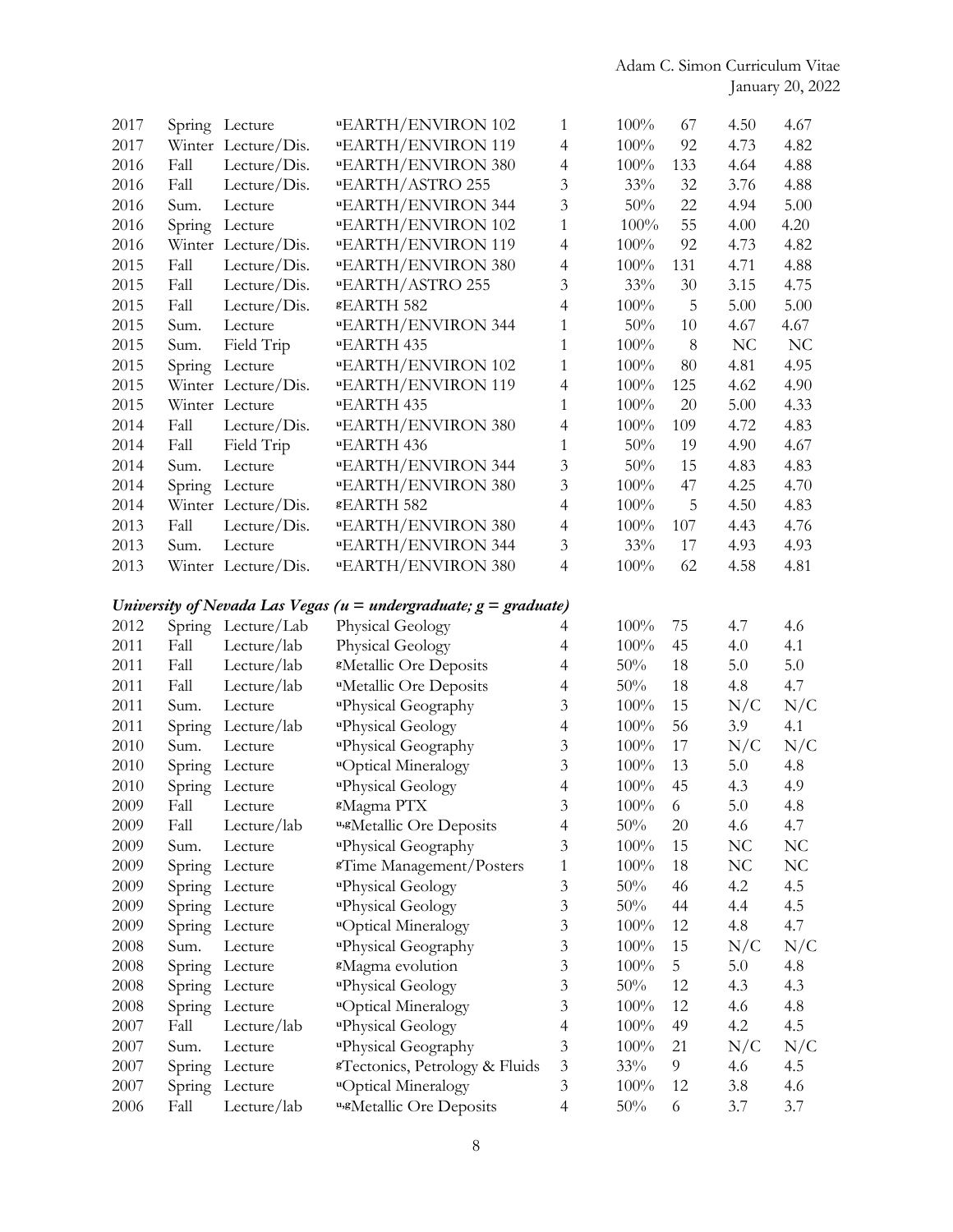| 2006 | Fall Lecture/lab    | "Physical Geology"             | $\overline{4}$ | $100\%$ 60  | 4.2 | 4.7 |
|------|---------------------|--------------------------------|----------------|-------------|-----|-----|
| 2006 | Sum. Lecture        | "Physical Geography"           | $\gamma$       | $100\%$ 20  | 4.3 | 4.4 |
|      | 2006 Spring Lecture | <sup>g</sup> Magma Emplacement |                | $100\% - 5$ | 5.0 | 5.0 |
| 2005 | Fall Lecture/lab    | "Physical Geology"             | 4              | $100\%$ 60  | 4.8 | 3.8 |

### **Johns Hopkins University (evaluations not available)**

2004-2005 **<sup>g</sup>**Ore Deposit Geochemistry

# **University of Maryland (evaluations not available)**

| 2004-2005 | "Optical Mineralogy and "Physical Geology lectures and labs" |
|-----------|--------------------------------------------------------------|
| 2003-2004 | "Optical Mineralogy and "Physical Geology lectures and labs" |
| 2002-2003 | "Optical Mineralogy lecture and lab                          |

### **Northern Virginia Community College (evaluations not available)**

1998-2000 **<sup>u</sup>**Physical Geology and **u**Historical Geology lectures and labs

# **CURRENT GRADUATE STUDENTS (Primary Advisor;** *underrepresented student***)**

| Andres Felipe Gonzalez Duran, PhD      |
|----------------------------------------|
| Daniel Blakemore, PhD                  |
| Chris Emproto, PhD                     |
| Justin Casaus, PhD                     |
| <i>Jackie Wrage</i> , PhD              |
| Maria Alejandra Rodriguez Mustafa, PhD |
|                                        |

### **FORMER GRADUATE STUDENTS (Primary Advisor;** *underrepresented student***)**

| University of Michigan |                                                                         |
|------------------------|-------------------------------------------------------------------------|
| $2015 - 2019$          | <i>Nikita La Cruz</i> , PhD, Guyana Geology and Mines Commission        |
| $2014 - 2019$          | Tristan Childress, PhD, exploration geologist                           |
| $2014 - 2018$          | Brian Konecke, PhD, postdoctoral fellow, NASA                           |
| $2016 - 2018$          | Gephen Sadove, M.Sc., Environmental Consultant, Geosyntec               |
| $2015 - 2016$          | Daniel Korfeh, M.Sc., Lecturer, Economic Geology, University of Liberia |
| $2013 - 2019$          | Jaayke Knipping, PhD, private industry, Germany                         |
| $2012 - 2015$          | Tom Hudgins, PhD, Assistant Professor, University of Puerto Rico        |
| $2011 - 2015$          | Laura Bilenker, PhD, Postdoc, University of British Columbia            |
| $2010 - 2014$          | Liz Tanis, PhD, Petrophysicist, Shell (2010-2012 at UNLV)               |
|                        |                                                                         |

*University of Nevada Las Vegas*

| $2012 - 2014$ | Kevin Meazell, MS, PhD candidate, University of Texas                |
|---------------|----------------------------------------------------------------------|
| $2011 - 2014$ | Ember Flagg, MS, UNLV, Exploration Geologist                         |
| $2010 - 2012$ | Seth Schueler, MS, UNLV, Exploration Geologist                       |
| $2010 - 2012$ | Lindsey Clark, MS, UNLV, Occidental Petroleum, Exploration Geologist |
| $2011 - 2012$ | Jane Didaleusky, MS, UNLV, Environmental Consultant                  |
| $2008 - 2010$ | Nathan Eck, MS, UNLV, Exploration Geology, Barrick Gold Corp.        |
| $2008 - 2010$ | Brian Aillaud, MS, UNLV, Exploration Geology, Independent            |
| $2007 - 2011$ | Kelly Robertson, PhD, UNLV, Research Scientist, ExxonMobil           |
| $2007 - 2009$ | Steve Maglio, MS, UNLV, Systems Engineer                             |
| $2006 - 2008$ | Greg Zellner, UNLV, Environmental Consulting (did not finish MS)     |
| $2006 - 2008$ | Zach Artz, UNLV, Environmental Consulting (did not finish MS)        |
| $2006 - 2010$ | Aaron Bell, PhD, UNLV, Research Scientist, University of Colorado    |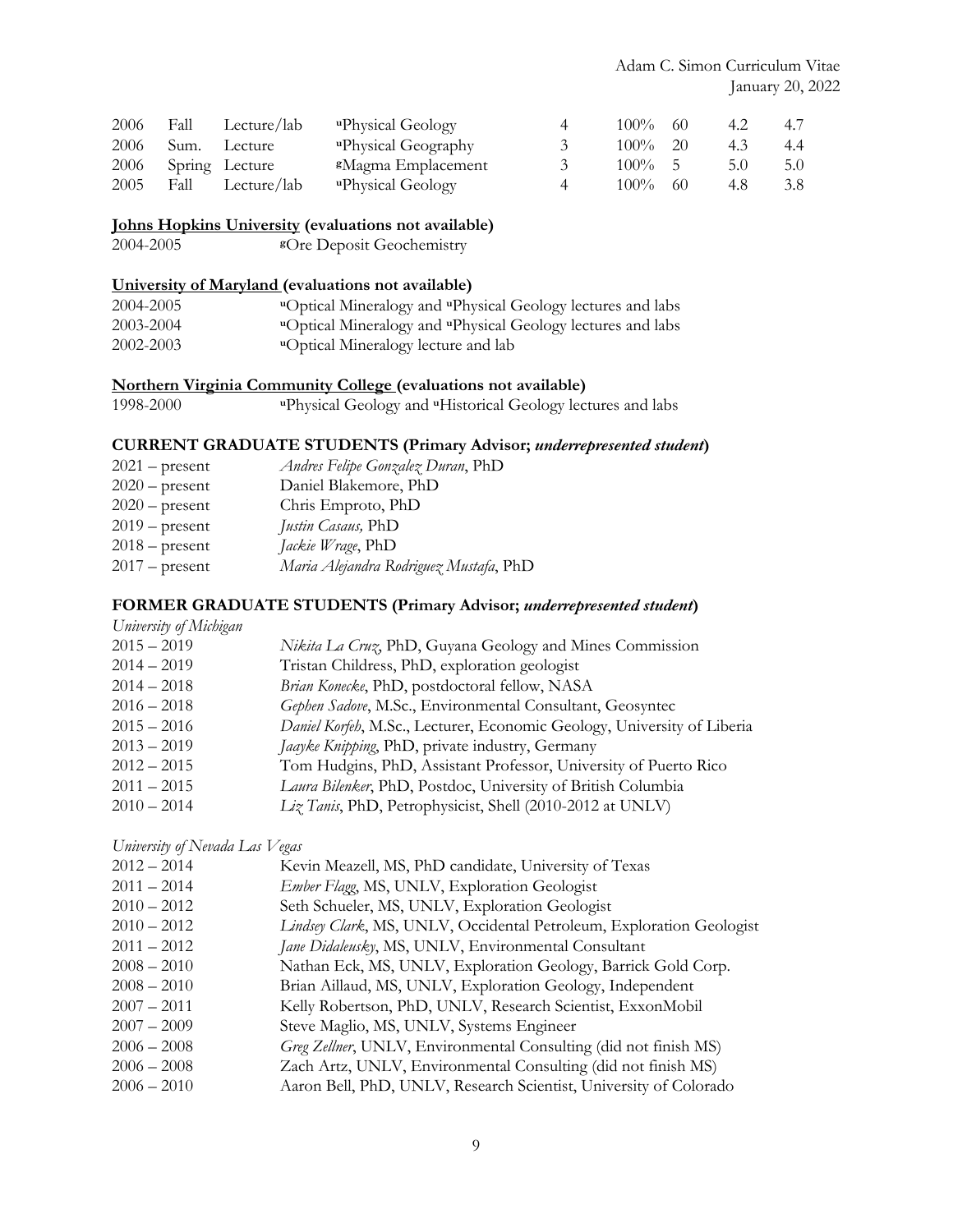# **UNDERGRADUATE STUDENTS PERFORMING RESEARCH WITH MY GROUP**

|                       | University of Michigan (underrepresented student; students reported twice conducted separate projects) |
|-----------------------|--------------------------------------------------------------------------------------------------------|
| Nur Renollet          | 2021-2022 Undergraduate Research Opportunity Program (UROP)                                            |
| Hanna Tuoriniemi      | 2021-2022 Undergraduate Research Opportunity Program (UROP)                                            |
| Samantha Barnes       | 2021-2022 Undergraduate Research Opportunity Program (UROP)                                            |
| Andres Velasco        | 2021-2022 Undergraduate Research Opportunity Program (UROP)                                            |
| Henry Bushell         | 2021-2022 Undergraduate Research Opportunity Program (UROP)                                            |
| Ian Goan              | 2021-2022 (EARTH major) Honors thesis                                                                  |
| Amartya Kattemalavadi | 2021-2022 (EARTH major) Honors thesis                                                                  |
| Kyle Lachance         | 2020-2021 (EARTH major)                                                                                |
| Madeleine Frank       | 2018-2019 (EARTH major) Honors thesis                                                                  |
| Amartya Kattemalavadi | 2020-2021 (EARTH major) fall term independent study                                                    |
| Kyle Lachance         | 2020 (EARTH major) fall term independent study                                                         |
| Anastasia Alexandrova | 2020 (EARTH major) winter term independent study                                                       |
| Elizabeth Ratajczyk   | 2020 (EARTH major) winter term independent study                                                       |
| Danielle Turner       | 2020 (EARTH major) winter term independent study                                                       |
| Roland Amarteifio     | 2019-2020 (PitE major) fall and winter term independent study 2019-2020                                |
| Madelynn Carter       | 2019-2020 (Sociology major) fall and winter term independent study 2019-2020                           |
| Kristen Hayden        | 2019-2020 (EARTH major) Honors thesis                                                                  |
| Idrees Schieber       | 2019-2020 (EARTH major) fall and winter term independent study                                         |
| Madeleine Frank       | 2018-2019 (EARTH major) fall independent study                                                         |
| Elizabeth Ratajczyk   | 2018-2019 (EARTH major) fall independent study                                                         |
| Anastasia Alexandrova | 2018-2019 (EARTH major) independent study                                                              |
| Madeleine Frank       | 2018-2019 (EARTH major) UROP summer independent study/research                                         |
| Elizabeth Ratajczyk   | 2018-2019 (EARTH major) UROP summer independent study/research                                         |
| <b>Grant Dukus</b>    | 2018-2019 (Electrical Engineering) UROP summer independent study/research                              |
| Logan Vear            | 2018-2019 (Environmental Engineering) independent study/research                                       |
| Sally Ruan            | 2018-2019 (EARTH major) independent study/research                                                     |
| Catherine Garton      | 2018-2019 (Ecology & Evolutionary Biology) independent study/research                                  |
| Elena Essa            | 2018-2019 (Program in the Environment major) independent study/research                                |
| <b>Gregory Cogut</b>  | 2018-2019 (Program in the Environment major) Honors Thesis                                             |
| Lydia Whitbeck        | 2018-2019 (Program in the Environment major) independent study/research                                |
| Nathan Hougtheling    | 2017-2018 (Electrical Engineering) independent study/research                                          |
| Mitchell Mead         | 2018 (Economics) independent study/research                                                            |
| Elizabeth Rogers      | 2017-2018 (EARTH major) Honors Thesis                                                                  |
| Elena Essa            | 2017-2018 (Program in the Environment major) independent study/research                                |
| Anne Rosett           | 2017-2018 (EARTH major) Honors Thesis                                                                  |
| Will Arnuk            | 2017-2018 (EARTH major) Honors Thesis                                                                  |
| Sarah Dieck           | 2017-2018 (Program in the Environment major) Honors Thesis                                             |
| Alexandria Shand      | 2017-2018 (Math major, and Computer Science major) independent study/research                          |
| Bridget Lockman       | 2017-2018 (Program in the Environment major) independent study/research                                |
| Zachary Brodkey       | 2017-2018 (EARTH major) independent study/research                                                     |
| Erich Eberhard        | 2017-2018 (Program in the Environment major) independent study/research                                |
|                       |                                                                                                        |
| Elizabeth Oliphant    | 2017-2018 (EARTH major) independent study/research                                                     |
| Lydia Whitbeck        | 2017-2018 (Program in the Environment major) independent study/research                                |
| Katherine Mather      | 2017 (Economics + Program in the Environment) independent study/research                               |
| Liam Wolfram          | 2017 (Economics + Program in the Environment) independent study/research                               |
| Emma Forbes           | 2017 (EARTH major) independent study/research                                                          |
| Will Arnuk            | 2017 (EARTH major) independent study/research                                                          |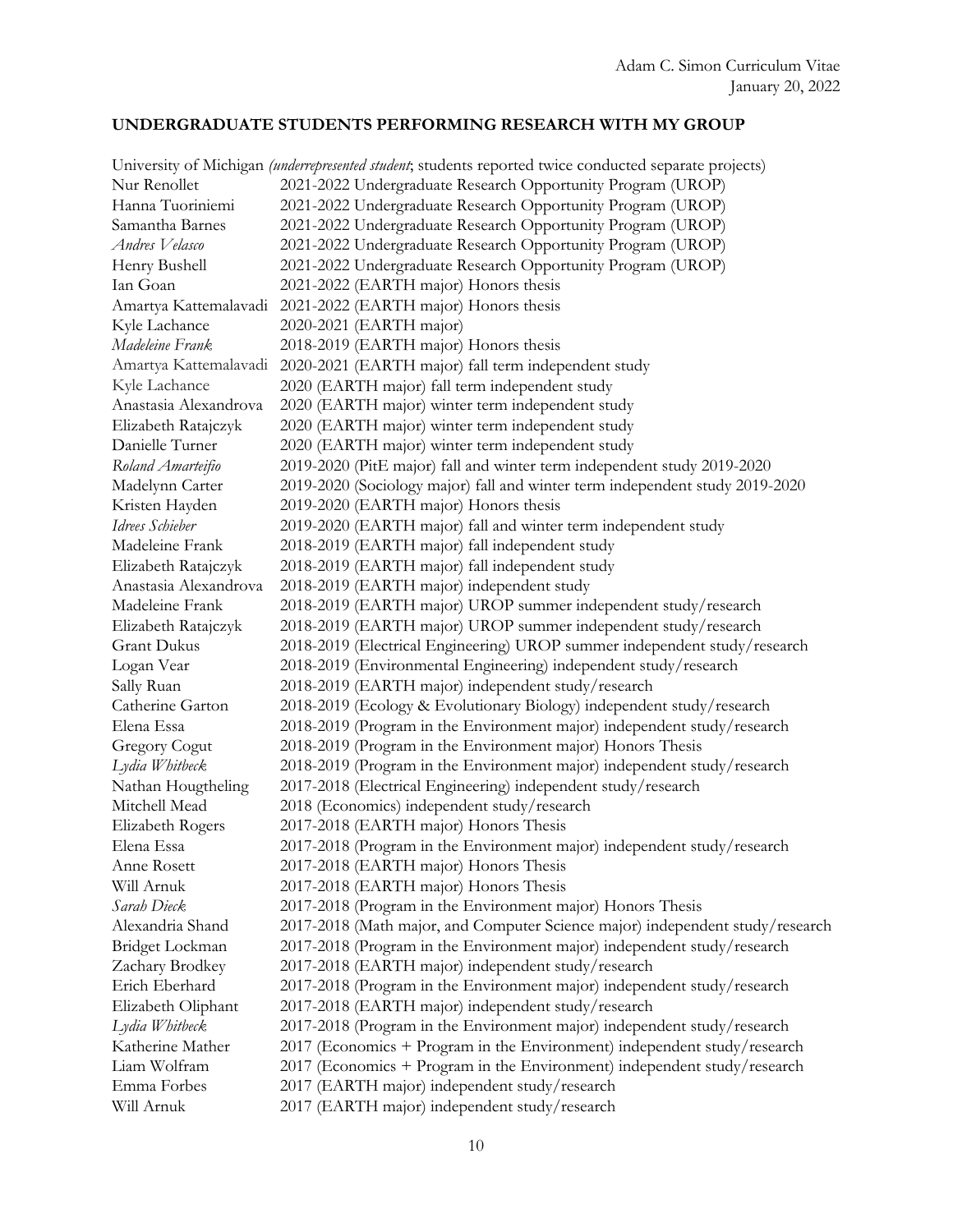| Krysten Dorfman    | 2017 (EARTH major) independent study/research                      |
|--------------------|--------------------------------------------------------------------|
| Ahana Shanbhogue   | 2017 (Environmental Engineering) UROP independent study/research   |
| Anne Rosett        | 2017 (EARTH major) independent study/research                      |
| Lydia Whitbeck     | 2017 (Program in the Environment major) independent study/research |
| Jessica Hicks      | 2016 (EARTH major) independent study/research                      |
| Anne Canavati      | 2016 (Near Eastern Studies) independent study/research             |
| Elizabeth Oliphant | 2016 (EARTH major) independent study/research                      |
| Jayson Toweh       | 2016 (Program in the Environment major) independent study/research |
| Mark Finlay        | 2016 (EARTH major), independent study/research                     |
| Erich Eberhard     | 2016 (Program in the Environment major) independent study/research |
| Thomas West        | 2016 (EARTH Major) independent study/research                      |
| Christopher Walker | 2016 (EARTH Major) independent study/research                      |
| Emily Schottenfels | 2015 (EARTH Major) independent study/research                      |
| Avery McIntyre     | 2015 (Computer Science Major) independent study/research           |
| Yuka Yamanishi     | 2015 (Program in the Environment); senior research project         |
| Andrea Davila      | 2013-2014 (EARTH Major) Honors Thesis                              |
| Alex Wong          | 2013-2014 (EARTH Major) independent study/research                 |
| Ryan Vanderwoude   | 2013-2014 (EARTH Major) independent study/research                 |
| Ray Mahaffy        | 2013-2014 (EARTH Major) independent study/research                 |

# University of Nevada Las Vegas

| <b>Brett Perry</b> | 2010 – 2011 (Geoscience major) independent study/research |
|--------------------|-----------------------------------------------------------|
| Kirellos Sefein    | 2010 – 2011 (Geoscience major) independent study/research |
| Aaron Acena        | 2009 - 2010 (Geoscience major) independent study/research |
| Lindsey Clark      | 2009 - 2010 (Geoscience major) independent study/research |
| Seth Pages         | 2007 - 2008 (Geoscience major) independent study/research |
| Jason Norgan       | 2007 - 2008 (Geoscience major) independent study/research |
| Carl Swenberg      | 2006 - 2008 (Geoscience major) independent study/research |
| Pat DelVecchio     | 2006 - 2007 (Geoscience major) independent study/research |
| Jonathan Carter    | 2006 - 2007 (Geoscience major) independent study/research |
| Annalee Sendis     | 2007 (Physics major) summer REU                           |
| Patrick Sims       | 2007 (Physics major) summer REU                           |

#### Postdoctoral/research fellows hosted (year, name, %sponsor and co-sponsor, current position)

| 2021-2022     | Xuyang Meng, 100%, postdoctoral scholar                                   |
|---------------|---------------------------------------------------------------------------|
| 2021-2022     | Jose Tomas Ovalle Ortega, 100%, postdoctoral scholar                      |
| 2021-2022     | Yuping Yang, 100%, postdoctoral scholar                                   |
| $2013 - 2015$ | Adrian Fiege, 100%, postdoctoral scholar                                  |
| $2013 - 2014$ | Yuping Yang, $50\%$ (Youxue Zhang = $50\%$ ), visiting research scientist |

#### **Visiting scholars hosted (year, name, %sponsor and co-sponsor, current position)**

| 2014 |  | Benjamin Winkler, 100%, visiting MS student from the University of Hannover |  |
|------|--|-----------------------------------------------------------------------------|--|
|------|--|-----------------------------------------------------------------------------|--|

- 2014 Stefan Linsler, 100%, visiting MS student from the University of Hannover
- 2013 2015 Jaayke Knipping, 100%, visiting PhD student (primary advisor), University of Hannover

# **Member, Ph.D. Committee (Year Completed)**

Sooyeon Kim (in progress); Sarah Brehm (in progress); Sha Chen (in progress); Juliana Mesa (in progress); James Jolles (2020); Youngjae Kim (2019); Xiaofei Pu (2018) Chenghuan Guo (2017); Jiachao Liu (2017); Peng Ni (2017); Racheal Johnson (2015, UNLV); Laura Waters (2013); Audrey Rager (2012, UNLV); Chris Adcock (2012, UNLV); Denise Honn (2012, UNLV); Timo Hoffman (2009, UNLV Chemistry);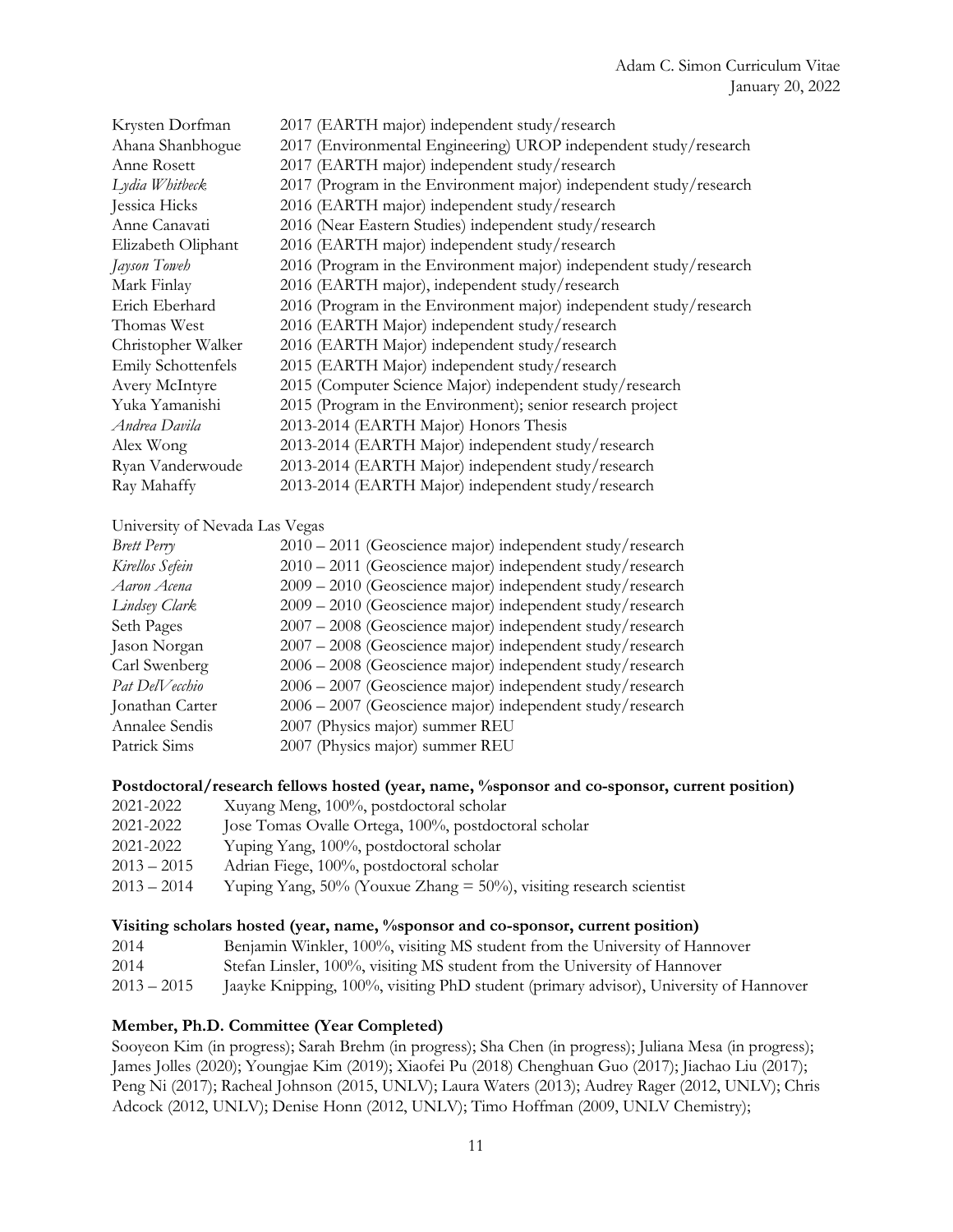# **External Member, Ph.D. Committee**

- 2021 Alice Alex, University of Toronto
- 2021 Lillian Kendall-Langley, University of Western Australia
- 2019 Guillaume Lesage, University of British Columbia
- 2017 Christine Wawryk, University of Adelaide
- 2008 Nicole S. Keller, Australian National University

# **Member, Preliminary Examination Committee (Year Exam Taken)**

Jackie Wrage (2020); Allison Pease (2020); Maria Alejandra Rodriguez Mustafa (2019); Sooyeon Kim (2019); Sarah Brehm (2017); Sha Chen (2017); Nikita La Cruz (2016); Youngjae Kim (2016); Brian Konecke (2016); Tristan Childress (2016); Meredith Cologero (2016); Evan Killeen (2015); James Jolles (2015); Chenghuan Guo (2014); Liz Tanis (2013); Xiaofei Pu (2013); Laura Bilenker (2013); Kate Volk (2013); Tom Hudgins (2012); Chris Adcock (2012, UNLV); Breetha Alagappan (2012, UNLV); Racheal Johnson (2010, UNLV); Denise Honn (2010, UNLV); Kelly Robertson (2011, UNLV); Aaron Bell (2008, UNLV)

# **Member, M.S. Thesis Committee (Year Completed)**

David Levine (2016, UM); Forrest Gilfoy (2016, UM); Kate Turner (2015, UM); Carla Eichler (2012, UNLV); Jordan Armstrong (2012, UNLV); Jeevan Jayakody (2010, UNLV); John Howard (2010, UNLV Physics); Elizabeth Tanis (2010, UNLV Physics); Ashley Tibbetts (2009, UNLV); Daniel Antonio (2009, UNLV Physics); Lisa Hancock (2008, UNLV)

**PUBLICATIONS** (provided for each citation as: ISI/Scopus/Google Scholar) Google Scholar: h-index  $= 28$ ; i10-index since  $2016 = 53$ ; citations  $= 3,249$ ; citations since  $2016 = 2,140$ 

# **BOOKS**

Kesler, S.E., Simon, A.C. (2015) Mineral Resources, Economics and the Environment. Cambridge Press. Perkins, D., Henke, K.R., Simon, A.C., Yarbrough, L.D. (2019) Earth Materials: Components of a Diverse Planet. CRC Press.

# **INVITED PAPERS AND SPECIAL ISSUES**

- Reich, M., Barra, F., **Simon, A.C**., Hou, T., Palma, G., Bilenker, L. (in prep) The formation of Kiruna-type iron oxide deposits. Nature Reviews Earth & Environment.
- Palma, G., Barra, F., Reich, M., **Simon, A.C**., Romero, R., A review of magnetite geochemistry of Chilean iron oxide - apatite deposits and its implications for ore-forming processes. *Ore Geology Reviews*.

Kesler, S.E. and **Simon, A.C.** (2020) Custodianship of Global Mineral Resources. Encyclopedia of Geology.

- **Simon, A.C**., *Knipping, J*., Reich, M., Barra, F., Deditius, A.P., *Bilenker, L.*, *Childress, T*. (2018) Kiruna-Type Iron Oxide-Apatite (IOA) and Iron Oxide Copper-Gold (IOCG) Deposits Form by a Combination of Igneous and Magmatic-Hydrothermal Processes: Evidence from the Chilean Iron Belt. Society of Economic Geology Special Publication No. 21, pp. 89-114.
- Audétat, A. and **Simon, A.C.** (2012) Magmatic controls on porphyry Cu genesis. In: Economic Geology Monograph in honor of Richard Sillitoe. (Eds. J.W. Hedenquist, M. Harris, F. Camus) Society of Economic Geologists Special Publication Number 16, 553-572.
- **Simon, A.C.** and Ripley, E. (2011) The role of magmatic sulfur in the formation of ore deposits. In *Sulfur in Magmas and Melts: Its Importance for Natural and Technical Processes* (eds Behrens, H. & Webster, J. D.) Reviews in Mineralogy and Geochemistry, Mineralogical Society of America, 73, 513– 578
- **Simon, A.C.**, King, R.L., Pettke, T. and Usui, T. (2007), Chemical and physical processes affecting element mobility from the slab to the surface. In Simon, A.C., King, R.L., Pettke, T. and Usui, T., eds., Chemical and physical processes affecting element mobility from the slab to the surface, Chemical Geology, 239, 179-181.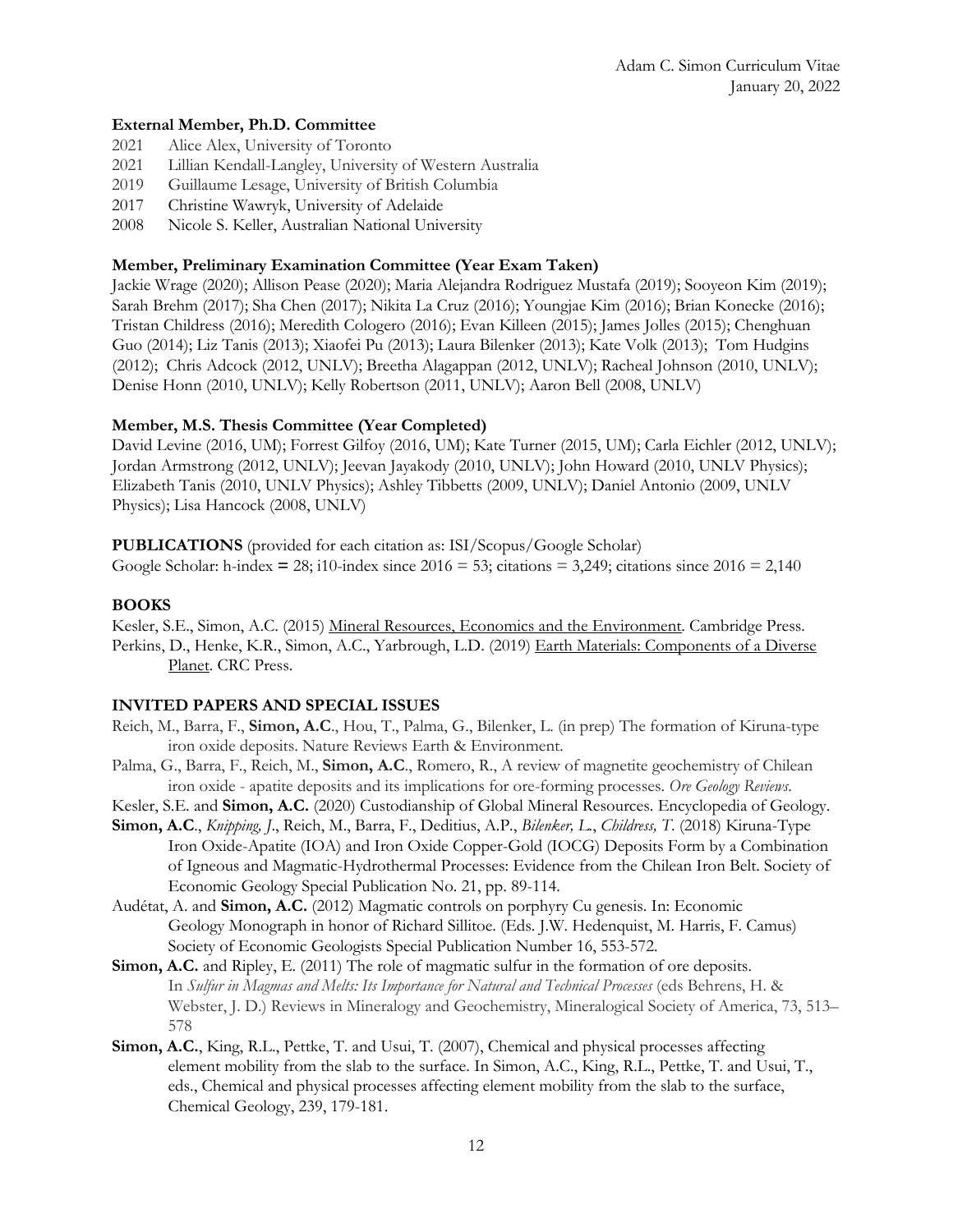### **PEER-REVIEWED PUBLICATIONS**

(*graduate students italicized; undergraduate students italicized and blue*; postdocs underlined)

#### **2000**

Nekvasil, H., **Simon, A**.**C.**, and Lindsley, D.H. (2000) Crystal fractionation and the evolution of intra-plate hy-normative igneous suites: Insights from their feldspars. Journal of Petrology, 41, 1743- 1757.

# **2003**

**Simon, A. C.**, Pettke, T., Candela, P.A., Piccoli, P.M. and Heinrich, C.A. (2003) Experimental determination of Au solubility in rhyolite and magnetite: Constraints on magmatic gold budgets. American Mineralogist, 88, 1644-1651.

# **2004**

**Simon, A.C.**, Pettke, T., Candela, P.A., Piccoli, P.M. and Heinrich, C.A. (2004) Magnetite solubility and iron transport in magmatic-hydrothermal environments. Geochimica et Cosmochimica Acta, 68, 4905-4914.

# **2005**

**Simon, A.C.**, Pettke, T., Candela, P.A., Piccoli, P.M. and Heinrich, C.A. (2005) Gold partitioning in melt vapor-brine systems. Geochimica et Cosmochimica Acta, 69, 3321-3335.

### **2006**

**Simon, A**.**C.**, Pettke, T., Candela, P.A., Piccoli, P.M., Heinrich, C. (2006) Copper partitioning in a meltvapor-brine-magnetite-pyrrhotite assemblage. Geochimica et Cosmochimica Acta, 70, 5583-5600.

# **2007**

- Boudreau, A. and **Simon, A**.**C.** (2007) Crystallization and degassing in the basement sill, McMurdo Dry Valleys, Antarctica. Journal of Petrology, 48(7), 1369-1386.
- Hersum, T., Marsh, B., **Simon, A**.**C.** (2007) Contact partial melting of granitic country rock, melt segregation, and re-injection as dike into Ferrar Sills, McMurdo Dry Valleys, Antarctica. Journal of Petrology, 48(11), 2125-2148.
- **Simon, A**.**C.**, Frank, M., Pettke, T., Candela, P.A., Piccoli, P.M., Heinrich, C., Glascock, M. (2007) An evaluation of synthetic fluid inclusions for the purpose of trapping equilibrated coexisting immiscible fluids at experimental PVTX conditions. American Mineralogist, 92, 124-138.
- **Simon, A**.**C.**, Pettke, T., Candela, P.A., Piccoli, P.M., Heinrich, C. (2007) The partitioning behavior of As and Au in a S-free and S-bearing magmatic systems. Geochimica et Cosmochimica Acta, 71, 1764-1782.

#### **2008**

- **Simon, A**.**C.**, Pettke, T., Candela, P.A., Piccoli, P.M., Heinrich, C. (2008) The partitioning behavior of silver in a vapor – brine – rhyolite melt assemblage. Geochimica et Cosmochimica Acta, 72(6), 1638- 1659.
- **Simon, A**.**C.**, Candela, P.A., Piccoli, P.M. and Englander, L. (2008) The effect of crystal melt Partitioning on the budgets of Cu, Au and Ag. American Mineralogist, 93, 1437-1448.

**2009**

- *Bell, A.*, **Simon, A**.**C.** and Guillong, M. (2009) Experimental constraints on Pt, Pd and Au partitioning and fractionation in silicate melt – sulfide – oxide – aqueous fluid systems at 800°C, 150 MPa and variable sulfur fugacity. Geochimica et Cosmochimica Acta, 73(19), 5778-5792.
- **Simon, A**.**C.** and Pettke, T. (2009) Platinum solubility and partitioning in a felsic melt vapor brine assemblage. Geochimica et Cosmochimica Acta, 73(12), 438-454.

**2011**

*Bell, A***., Simon, A.C.** and Guillong, M. (2011) Gold solubility in oxidized and reduced, water saturated mafic melt. Geochimica et Cosmochimica Acta. 75(7), 1718-1732.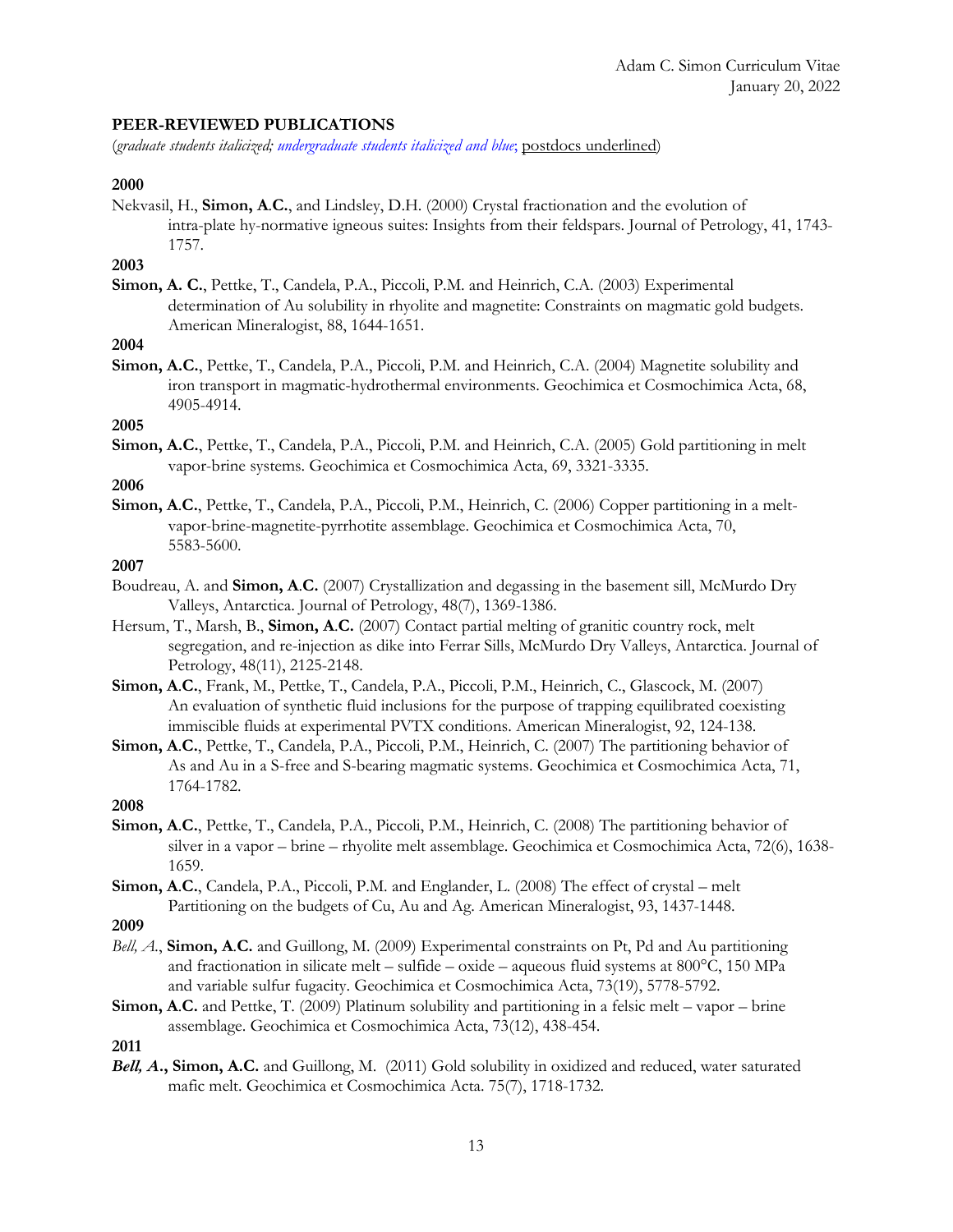- *Bell, A.* and **Simon, A.C.** (2011) Evidence for the alteration of the Fe3+/ΣFe of silicate melt caused by the degassing of chlorine-bearing aqueous volatiles. Geology. 39(5), 499-502.
- Frank, M.R., Simon, **A.C.**, Pettke, T., Candela, P., Piccoli, P. (2011) Gold and copper partitioning in magmatic-hydrothermal systems at 800°C and 100 MPa. Geochimica et Cosmochimica Acta. 75(9), 2470-2482.
- Muntean, J., Cline, J**, Simon, A**.**C.** and Longo, A. (2011) Magmatic-hydrothermal origin of Nevada's Carlin-type gold deposits. Nature Geoscience, 4, 122-127.
- **Simon, A.C.** and Ripley, E. (2011) The role of magmatic sulfur in the formation of ore deposits. In *Sulfur in Magmas and Melts: Its Importance for Natural and Technical Processes* (eds Behrens, H. & Webster, J. D.) Reviews in Mineralogy and Geochemistry, Mineralogical Society of America, 73, 513– 578

#### **2012**

- Audétat, A. and **Simon, A.C.** (2012) Magmatic controls on porphyry Cu genesis. In: Economic Geology Monograph in honor of Richard Sillitoe. (Eds. J.W. Hedenquist, M. Harris, F. Camus) Society of Economic Geologists Special Publication Number 16, 553-572.
- Pettke, T., Oberli, F., Audétat, A., Guillong, M., **Simon, A.C.,** Hanley, J.J., Klemm, L.M. (2012) Recent developments in element concentration and isotope ratio analysis of individual fluid inclusions by laser ablation single and multiple collector ICP-MS. Ore Geol Reviews, 44, 10-38.
- *Tanis, E.A.*, **Simon, A.C.**, Tschauner, O., Chow, P., Xiao, Y., Shen, G., Hanchar, J.M., Frank, M. (2012) Solubility of xenotime in 2 M HCl aqueous fluid from 1.2 to 2.6 GPa and 300 to 500C. American Mineralogist, 97, 1708-1713.

# **2013**

*Robertson, K.*, **Simon, A.C.,** Pettke, T., Smith, E., Selyangin, O., Kiryukhin, A., Mulcahy, S.R., Walker, J.D. (2013) Melt inclusion evidence for magma evolution at Mutnovsky volcano, Kamchatka. Geofluids, 13, 421-439.

### **2014**

- Kirk, J.D., Ruiz, J., Kesler, S.E., **Simon, A.C.,** Muntean, J.L. (2014) Re-Os age of the Pueblo Viejo epithermal deposit, Dominican Republic. Economic Geology, 109, 503-512.
- **Simon, A.C**., Yogodzinski, G.M., *Robertson, K.*, Smith, E., Selyangin, O., Kiryukhin, A., Mulcahy, S.R., Walker, J.D. (2014) Evolution and genesis of volcanic rocks from Mutnovsky Volcano, Kamchatka. Journal of Volcanology and Geothermal Research, 286, 116-137.

### **2015**

- Fiege, A., Vetere, F., Iezzi, G., **Simon, A.C**., Holtz, F. (2015) The roles of decompression rate and volatiles (H2O+Cl±CO2±S) on crystallization in (trachy-) basaltic magma. *Chemical Geology*, 411, 211-322
- *Hudgins, T.*, Mukasa, S.B., **Simon, A.C.**, Moore, G., Barifaijo, E. (2015) Melt inclusion evidence for CO2-rich melts beneath the western branch of the East African Rift: Implications for long-term storage of volatiles in the deep lithospheric mantle. Contributions to Mineralogy and Petrology, 2015, 169, Number 5, 1-18, 10.1007/s00410-015-1140-9
- *Knipping, J.L*., *Bilenker, L.*, **Simon, A.C.**, Reich, M., Barra, F., Deditius, A., Lundstrom, C., Bindeman, I., Munizaga, R. (2015) Giant Kiruna-type deposits form by efficient flotation of magmatic magnetite suspensions. Geology*,* 43*,* 591*–*594*,* doi:10.1130/G36650.1. Highlighted by the journal editors as the subject of a separate "Focus" article. (56)
- *Knipping, J.L*, *Bilenker, L*., **Simon, A.C**., Reich, M., Barra, F., Deditius, A., Wӓlle, M., Heinrich, C.A., Holtz, F., Munizaga, R. (2015) Trace elements in magnetite from massive iron oxide-apatite deposits indicate a combined formation by igneous and magmatic-hydrothermal processes. *Geochimica et Cosmochimica Acta*, 171, 15-38.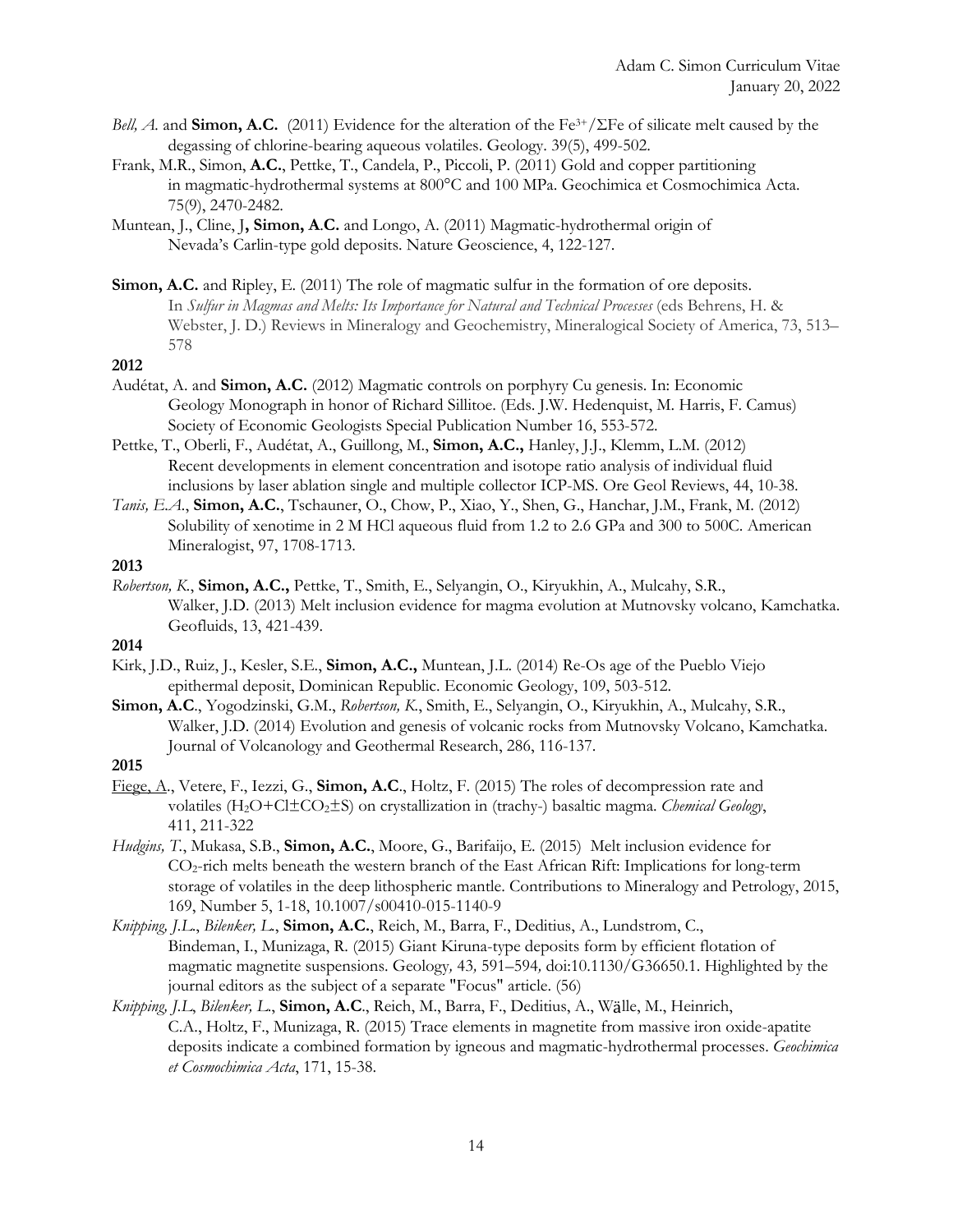- *Tanis, E.A.*, **Simon, A.C.**, Tschauner, O., Chow, P., Xiao, Y., Burnley, P., Cline II, C., Hanchar, J.M., Pettke, T., Shen, G., Zhou, Y. (2015) The mobility of Nb in rutile-saturated NaCl- and NaFbearing aqueous fluids from 1-6.5 GPa and 300-800 C. American Mineralogist, 100, 1600-1609. Highlighted by the journal editors as a "Notable Paper"
- **2016**
- *Bilenker, L.*, **Simon, A.C.**, Reich, M., Lundstrom, C., Bindeman, I., Munizaga, R. (2016) Fe-O stable isotope pairs elucidate a high-temperature origin of Chilean iron oxide-apatite deposits. *Geochimica et Cosmochimica Acta*, 177, 94-104.
- *Childress, T.M.*, **Simon, A.C**., Day, W.C., Lundstrom, C.C., Bindeman, I.N. (2016) Iron and oxygen isotope signatures of the Pea Ridge and Pilot Knob magnetite–apatite deposits, southeast Missouri, USA. *Journal of Economic Geology*, 111, 2033-2044.
- Reich, M., **Simon, A.C.**, Deditius, A., Barra, F., Chryssoulis, S., Lagas, G., Tardani, D., *Knipping, J.*, *Bilenker, L*., Sanchez-Alfaro, P., Roberts, M.P., Munziga, R. (2016) Trace element signature of pyrite from the Los Colorados iron oxide-apatite (IOA) deposit, Chile: A missing link between Andean IOA and IOCG systems? *Journal of Economic Geology*, 111, 743-761.
- *Tanis, E.A.*, **Simon, A.C**., Zhang, Y., Chow, P., Xiao, Y., Hanchar, J.M., Tschauner, O., Shen, G. (2016) Rutile solubility in NaF-NaCl-KCl-bearing aqueous fluids at 0.5-2.79 GPa and 250-650°C. *Geochimica et Cosmochimica Acta*, 177, 170-181.
- Yang, Y., Zhang, Y., Simon, A.C., Ni, P. (2016) Cassiterite dissolution and Sn diffusion in silicate melts of variable water content. Chemical Geology, 441, 162-176.
- **2017**
- *Arnuk, W, Dorfman, K, Forbes, E., Shanbhogue,* A., Soberal, N., Simon, A., Fancy, S., Knoop, P. (2018) Solar microgrid feasibility study for City of Ann Arbor (2017). University of Michigan Energy Institute.
- Barra, F., Reich, M., Selby, D., Rojas, P., **Simon, A.C.**, Salazar, E., Palma, G. (2017) Unraveling the Origin of the Andean IOCG Clan: A Re-Os Isotopes Approach. *Ore Geology Reviews*. 81, 62-78. (4)
- *Bilenker, L*.*B*. Van Tongeren, J., Lundstrom, C.C., **Simon, A.C**. (2017) Iron isotopic evolution during fractional crystallization of the uppermost Bushveld Complex layered mafic intrusion. *Geochemistry, Geophysics, Geosystems*, 18 (3), 956-972.
- *Maroun, L.R.C.*, Cline, J.S., **Simon, A**., Anderson, P., Muntean, J. (2017) High-Grade Gold Deposition and Collapse Breccia Formation, Cortez Hills Carlin-Type Gold Deposit, Nevada, USA. *Economic Geology*, 112, 707-740.
- Fiege, A., Ruprecht, P., **Simon, A.C**., Bell, A.S., Göttlicher, J., Newville, M., Lanzirotti, T., Moore, G., (2017) Calibration of Fe XANES for high-precision determination of Fe oxidation state in glasses: Comparison of results obtained at different synchrotron radiation sources. *American Mineralogist*, 102, 369-380. (5)
- Fiege, A., Ruprecht, P., **Simon, A.C.** (2017) A magma mixing redox trap that moderates mass transfer of sulfur and metals. *Geochemical Perspectives Letters*, 3, 190-199.
- Konecke, B., Fiege, A., Simon, A.C., Parat, F., Stechern, A. (2017) Co-variability of S<sup>6+</sup>, S<sup>4+</sup> and S<sup>2-</sup> in apatite as a function of oxidation state – implications for a new oxybarometer. *American Mineralogist*, 102, 548-557.
- *Konecke, B.,* Fiege, A., **Simon, A.C.**, Holtz, F. (2017) Cryptic metasomatism during late-stage lunar magmatism implicated by sulfur in apatite. *Geology*, 45 (8): 739-742.
- *Ni, P*., Zhang, Y., **Simon, A.C**., Gagnon, J. (2017) Cu and Fe diffusion in rhyolitic melts during chalcocite "dissolution": Implications for porphyry ore deposits and tektites. *American Mineralogist*. 102, 1287-1301.
- Kim, Y., *Konecke, B*., Fiege, A., **Simon, A.C.,** Becker, U. (2017) An ab-initio study of the energetics and geometry of sulfide, sulfite and sulfate incorporation into apatite: The thermodynamic basis for using this system as an oxybarometer. *American Mineralogist*, 102, 1646-1656.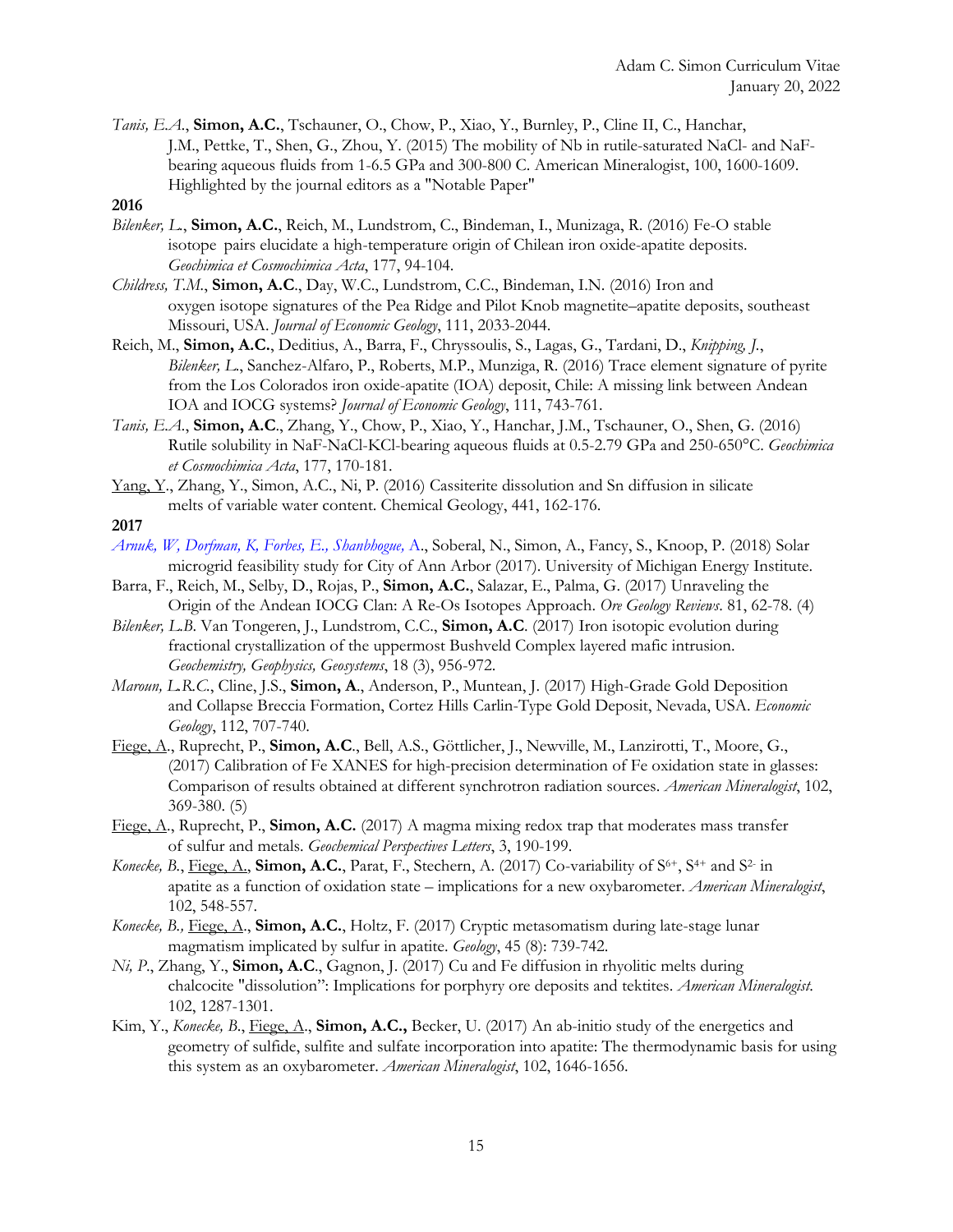**2018** (*undergraduate students italicized and blue)*

- Deditius, A., Reich, M., **Simon, A.C.**, Suvorova, A., *Knipping, J*., Roberts, M.P., Rubanov, S., Dodd, A., Saunders, M. (2018) Nanogeochemistry of hydrothermal magnetite. *Contributions to Mineralogy and Petrology*, 173(46), https://doi.org/10.1007/s00410-018-1474-1
- Fiege, A., **Simon, A.C**., *Linsler, S.A.*, Bartels, A., Linnen, R.L., The effect of phosphorous and boron on Nb and Ta ore formation. *Ore Geology Reviews*, 94, 383-395.
- *Oliphant, E., Finlay, M.*, **Simon, A.C.**, Arbic, B.K., Biofuels: Beneficial or Bad: Should a Ghanaian Chief Sell His Land for Biofuel Crop Cultivation? Sustainability: The Journal of Record. 11(1), 16-23.
- Ovalle, J.T., *La Cruz, N.L*., Reich, M., Barra, F., Simon, A.C., *Konecke, B*., *Rodriguez-Mustafa, M.A.*, *Childress, T.*, Deditius, A., Morata, D. (2018) Formation of massive iron deposits linked to explosive volcanic eruptions. Scientific Reports. 8:14855. DOI:10.1038/s41598-018-33206-3
- Rojas, P.A., Barra, F., Deditius, A., Reich, M., **Simon, A**., Rojas, P., Roberts, M., Rojo, M. (2018) New contributions to the understanding of Kiruna-type iron oxide-apatite deposits revealed by magnetite ore and gangue mineral geochemistry at the El Romeral deposit, Chile. *Ore Geol Reviews*, 93, 413-435.
- Rojas, P.A., Barra, F., Reich, M., Deditius, A., **Simon, A.C.**, Uribe, F., Romero, R., Rojo, M. (2018) A genetic link between magnetite mineralization and diorite intrusion at the El Romeral iron oxideapatite deposit, northern Chile. *Mineralium Deposita*, 7, 947-966.
- **Simon, A.C**., *Knipping, J*., Reich, M., Barra, F., Deditius, A.P., *Bilenker, L.*, *Childress, T*. (2018) Kiruna-Type Iron Oxide-Apatite (IOA) and Iron Oxide Copper-Gold (IOCG) Deposits Form by a Combination of Igneous and Magmatic-Hydrothermal Processes: Evidence from the Chilean Iron Belt. Society of Economic Geology Special Publication No. 21, pp. 89-114.
- **2019**
- *Knipping, J.,* Fiege, A., **Simon, A.C**., Oeser, M., Reich, M., Bilenker, L., 2019, In-situ iron isotope analyses reveal igneous and magmatic-hydrothermal growth of magnetite at the Los Colorados Kirunatype iron oxide - apatite deposit, Chile. *American Mineralogist*, 104, 471-484.
- *Knipping, J*., Webster, J.D., **Simon, A.C.**, Holtz, F., 2019, Accumulation of magnetite by flotation on bubbles during decompression of silicate magma. *Scientific Reports*, 9:3852.
- *Konecke, B.A.*, Fiege, A., **Simon, A.C**., Linsler, S., Holtz, F. (2019) An experimental calibration of a sulfur-in apatite oxybarometer for mafic systems. *Geochimica et Cosmochimica Acta*, 265, 242-258.
- *La Cruz, N.*, **Simon, A.C**., Wolf, A., Reich, M., Barra, F., Gagnon, J., 2019, The geochemistry of apatite from the Los Colorados Kiruna-type iron oxide - apatite deposit, Chile: Implications for ore genesis. *Mineralium Deposita*. https://doi.org/10.1007/s00126-019-00861-z
- Palma, G., Barr, F., Reich, M., Valencia, V., **Simon, A.C**., Vervoort, J., Leisen, M., Romero, R. (2019) Halogens (F, Cl, OH), trace element contents, and Sr-Nd isotopes in apatite from iron oxide-apatite (IOA) deposits in the Chilean iron belt: Evidence for magmatic and hydrothermal stages of mineralization. *Geochimica et Cosmochimica Acta*, 246, 515-540.
- Sadove, G., Konecke, B., Fiege, A., Simon, A.C., Structurally bound S<sup>2</sup>, S<sup>1</sup>, S<sup>4+</sup>, S<sup>6+</sup> in terrestrial apatite: The redox evolution of hydrothermal fluids at the Philips mine, New York, USA. *Ore Geology Reviews*, 107, 1084-1096.

#### **2020**

- *Childress, T.,* **Simon, A.C.**, Reich, M., Barra, F., Arce, M.J., Lundstrom, C., Bindeman, I., Formation of the Mantoverde iron oxide - copper - gold (IOCG) deposit, Chile: Insights from Fe and O stable isotopes and comparisons to iron oxide - apatite (IOA) deposits. *Mineralium Deposita*. https://doi.org/10.1007/s00126-019-00936-x
- *Childress, T.,* **Simon, A.C.**, Reich, M., Barra, F., Bilenker, L.D., La Cruz, N., Bindeman, I.N., Ovalle, J.T., Triple oxygen, hydrogen, and iron stable isotope signatures indicate a silicate magma source and magmatic-hydrothermal genesis for magnetite ore bodies at El Laco, Chile. *Economic Geology*, 115(7), 1519-1536.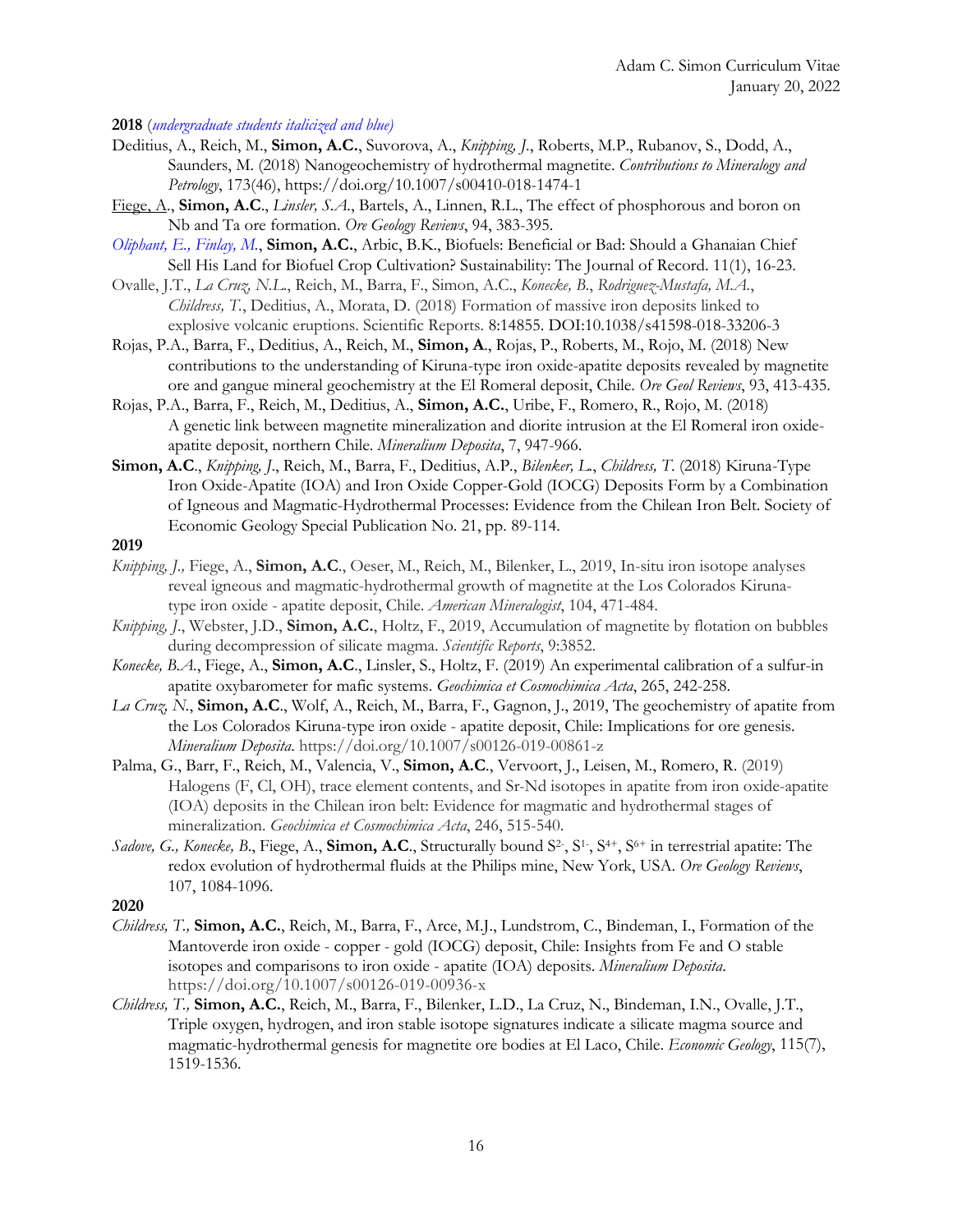- *Del Real, I*., Thompson, J.F.H., **Simon, A.C**., Reich, M., 2020, Geochemical and isotopic signature of pyrite as a proxy for fluid source and evolution in the Candelaria-Punta del Cobre IOCG district, Chile. *Economic Geology*, 115(7), 1493-1517.
- *La Cruz, N.*, Ovalle, J.T., **Simon, A.C**., Konecke, B.A., Barra, F., Leisen, M., Reich, M., Childress, T.M., 2020, The geochemistry of magnetite and apatite from the El Laco Kiruna-type iron oxide–apatite deposit, Chile: Implications for ore genesis. *Economic* Geology, 115(7), 1461-1491.
- *Oliphant, E., Broda, A.*, **Simon, A.C.**, Rural electrification: Which infrastructure is best for the Brazilian Pantanal? Sustainability: The Journal of Record. 11(1), 16-23.
- *Palma, G*., Barra, F., Reich, M., **Simon, A.C.**, Romero, R. (2020) Magnetite geochemistry of Andean iron oxide-apatite (IOA) deposits: a review. *Ore Geology Reviews*.
- *Rodriguez-Mustafa, M.A.*, **Simon, A.C**., Del Real, I., Thompson, J.F.H., Bilenker, L.D., Barra, F., Bindeman, I. 2020, A Continuum from Iron Oxide-Copper-Gold (IOCG) to Iron Oxide-Apatite (IOA) Deposits: Evidence from Fe and O Stable Isotopes and Trace Element Chemistry of Magnetite, *Economic Geology*, 115(7), 1443-1459.
- Ruprecht, P., **Simon, A.C**., Fiege, A., The survival of mafic enclaves and the timing of magma recharge, *Geophysical Research Letters*. https://doi.org/10.1029/2020GL087186
- *Salazar, E*., Barra, F., Reich, M., **Simon, A.C**., Leisen, M., *Palma, G*., Romero, R., Rojo, M., 2020, Trace element geochemistry of magnetite from the Cerro Negro Norte iron oxide-apatite deposit, northern Chile. *Mineralium Deposita*. https://doi.org/10.1007/s00126-019-00879-3
- *Tassara, S.*, Reich, M., Cannatelli, C., *Konecke, B.A.*, Kausel, D., Morata, D., Barra, F., **Simon, A.C**., Fiege, A., Morgado, E. Leisen, M. A complex redox record in primitive melts from the southern Andes. *Geochimica et Cosmochimica Acta*, 273, 291-312.
- Tassara, S., Reich, M., *Konecke, B.A*., González-Jiménez, J.M., **Simon, A.C**., Morata, D., Barra, F., Fiege, A., Schilling, M.E., Corgne, A., Unravelling the effects of melt-mantle interactions on the gold fertility of magmas. *Frontiers in Earth Science*.
- **2021**
- *Del Real, I*., Reich, M., **Simon, A.C.**, Deditius, A., Barra, F., *Rodríguez-Mustafa, M.A*., Thompson, J.F.H., Roberts, M.P., 2021, Formation of giant iron oxide - copper - gold deposits by superimposed, episodic hydrothermal events. *Nature Communications Earth & Environment* https://doi.org/10.1038/s43247-021-00265-w
- Kesler, S.E. and **Simon, A.C.** (2020) Custodianship of Global Mineral Resources. Encyclopedia of Geology.
- *Meng, X., Kleinsasser, J*., Richards, J.P., Tapster, S.R., Jugo, P.J., **Simon, A.C.**, Kontak, D.J., Robb, L., Bybee, G.M., Marsh, J.H., Stern R.B., 2021, Oxidized, sulfur-rich arc magmas formed porphyry Cu deposits by 1.88 Ga, *Nature Communications*
- Meng, X., Richards, J.P., Kontak, D.J., **Simon, A.C**., *Kleinsasser, J.M*., Marsh, J.H., Stern, R.A., Jugo, P.J., Variable modes of formation for tonalite-trondhjemite-granodiorite-diorite (TTG)-related porphyry-type  $Cu \pm Au$  deposits in the Neoarchean southern Abitibi subprovince: Evidence from petrochronology and oxybarometry. Journal of Petrology, 62, 11 https://doi.org/10.1093/petrology/egab079
- Palma, G., Reich, M., Barra, F., Ovalle, J.T., del Real, I., **Simon, A.C**., 2021, Thermal evolution of Andean Iron Oxide-Apatite (IOA) deposits as revealed by magnetite thermometry. *Scientific Reports* https://doi.org/10.1038/s41598-021-97883-3
- Ziapour, S., Esmaili, D., Khoshnoodi, K., Niroomand, S., **Simon, A.C**., 2021, Mineralogy, geochemistry, and genesis of the Chahgaz (XIVA Anomaly) Kiruna-type iron oxide-apatite (IOA) deposit, Bafq district, Central Iran. *Ore Geology Reviews*, https://doi.org/10.1016/j.oregeorev.2020.103924

- Kim, Y., *Konecke, B*., Fiege, A., **Simon, A.C.,** Becker, U. An ab-initio study of the energetics and geometry of disulfide and bisulfide incorporation into apatite at elevated temperature. *American Mineralogist*.
- *Rodriguez-Mustafa, M.A.*, **Simon, A.C**., Bilenker, L.D., Bindeman, I., Mathur, R. and Machado, E.L.B., 2022, The Mina Justa iron oxide copper gold (IOCG) deposit, Peru: Constraints on metal and ore fluid sources. *Economic Geology, https://doi.org/10.5382/econgeo.4875*

**<sup>2022</sup>**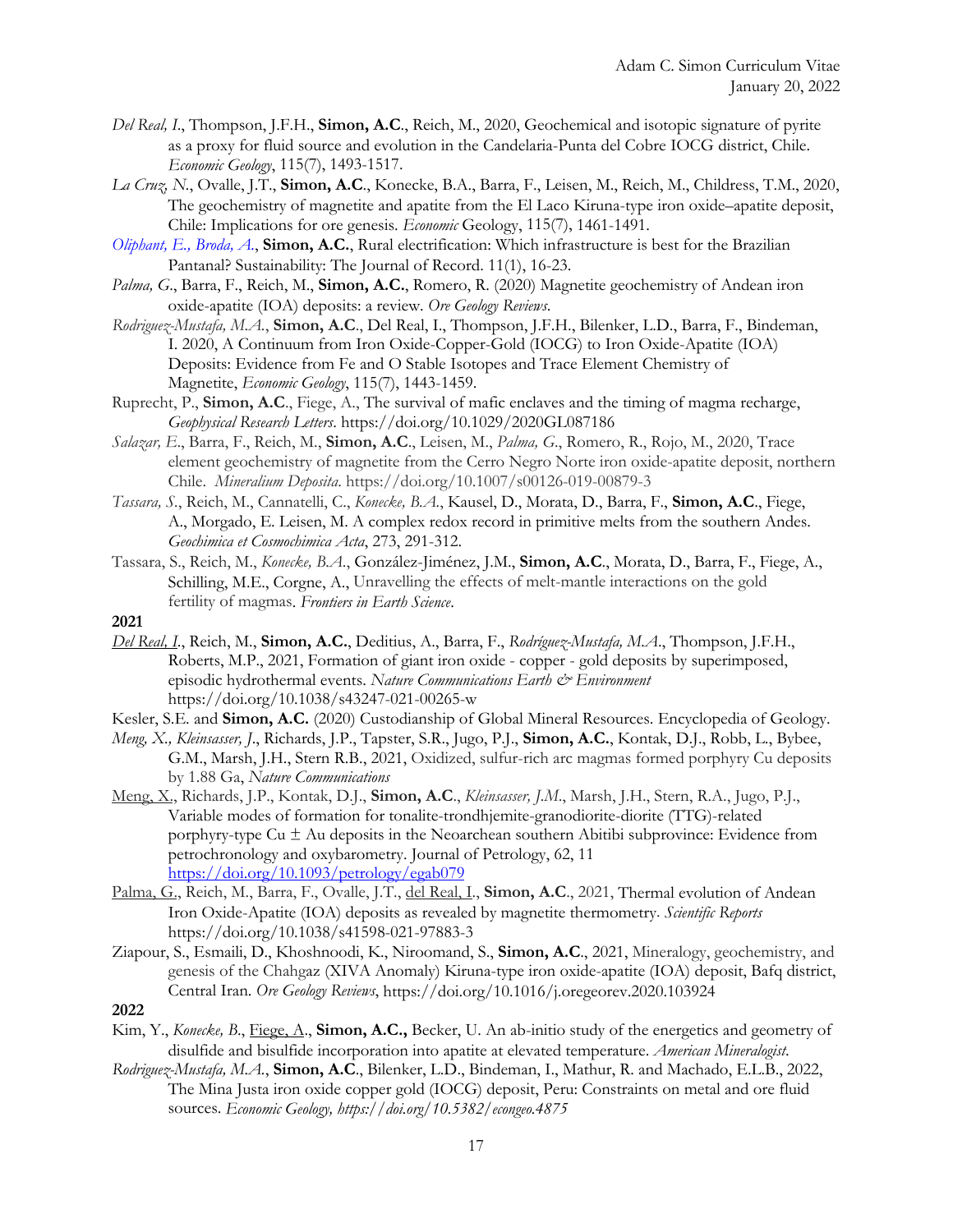*Sepidbar, F*., Ghorbani, G., **Simon, A.C**., Ma, J., Palin, R.M. (2022) Formation of the Chah-Gaz iron oxide apatite ore (IOA) deposit, Bafq District, Iran: Constraints from halogens, trace element concentrations, and Sr-Nd isotopes of fluorapatite. *Ore Geology Reviews,*  https://doi.org/10.1016/j.oregeorev.2020.103924

#### **MANUSCRIPTS IN PRESS OR ACCEPTED PENDING REVISION**

(*graduate students italicized; undergraduate students italicized and blue*; postdocs underlined) *Canavati, A., Toweh, J*., **Simon, A.C**., Arbic, B.K., Electronic Graveyard: What is the Solution to Ghana's E-Waste Dilemma? *World Development Perspectives*

- *Eberhard, E., Oliphant, E.*, **Simon, A.C**., Palm Oil: The Cost of Sustainability *World Development Perspectives*
- *Eberhard, E., Hicks, J.*, Simon, A.C, Arbic, B.K., Coping with Cocoa Complications: How Do Economic Factors Impact Land Usage Decisions of Ghanaian Cocoa Farmers? *World Development Perspectives*

#### **MANUSCRIPTS SUBMITTED/IN REVIEW**

(*graduate students italicized; undergraduate students italicized and blue*; postdocs underlined)

- *Blakemore, D., Rodriguez-Mustafa, M.A.*, del Real, I., **Simon, A.C**., Holder, R.M., Reich, M., Barra, F., Thompson, J.F.H., Kylander-Clark, A., Hames, W.E. The temporal evolution of the Candelaria iron oxide - copper - gold (IOCG) system, Chile: insights from in situ U-Pb LA-MC-ICP-MS of apatite, magnetite, titanite and Ar-Ar of actinolite. *Geology*
- *Emproto, C.*, Mathur, R., **Simon, A.C**., The evolution of the Ernest Henry IOCG deposit, Australia: Constraints from stable iron, oxygen and titanium isotopes. *Economic Geology*
- *Kleinsasser*, *J.*, **Simon, A.C.**, Konecke, B.A., Beckmann, P., Holtz, F., Sulfide and sulfate saturation of dacitic silicate melts as a function of oxygen fugacity. *Geochimica et Cosmochimica Acta*
- *Ovalle, J.T*., Reich, M., Barra, F., **Simon, A.C**., Deditius, A.P., Vaillant, M.L., Neill, O.K., Romero, R., La Cruz, N.L., Román, N., Roberts, M.P., Morata, D., Igneous and hydrothermal processes recorded in iron ores revealed by trace element geochemistry and high-resolution mapping at El Laco deposit, Chile. *Geochimica et Cosmochimica Acta*
- Ovalle, J.T., Reich, M., Palma, G., Barra, F., **Simon, A.C**., Godel, B., Le Vaillant M., Arancibia, G., Morata, D., Heuser, G. Fluid-assisted aggregation, and assembly of magnetite microparticles in the giant El Laco iron oxide deposit, Central Andes. Scientific Reports
- Yu, H., Qui, K., Simon, A.C., Wan, D., Mathur, R., Jiang, X-Y., Telescoped boiling and cooling mechanisms triggered stibnite precipitation in the world's largest antimony deposit, Geochemical Perspectives Letters.

#### **MANUSCRIPTS IN PREPARATION**

(*graduate students italicized; undergraduate students italicized and blue*; postdocs underlined)

- *Bilenker, L.,* **Simon, A.C**., Lundstrom, C., Gajos, N., Experimental determination of iron isotope fractionation among magnetite, fluid, and silicate melt. *Geochimica et Cosmochimica Acta*
- *Emproto, C.*, Mathur, R., **Simon, A.C**., Measuring titanium isotopes in magnetite from igneous rocks and mineral systems. *to be decided later*
- *Hudgins, T.R.*, **Simon, A.C**., Investigating magma mixing by using MELTS modeling and chemical and textural observations of plagioclase from Mutnovsky Volcano, Kamchatka. *Contributions to Mineralogy and Petrology*
- *Rodriguez-Mustafa, M.A.*, **Simon, A.C**., Hao, J., Frank, M., Palma, G., Reich, M., Barra, R., The mobility of vanadium in hydrothermal systems. *to be decided later*
- *Rodriguez-Mustafa, M.A.*, **Simon, A.C**., Hao, J., Frank, M., Palma, G., Reich, M., Barra, R., The temporal evolution of the Mina Justa iron oxide - copper - gold (IOCG) deposit, Peru: Constraints from in situ U-Pb LA-MC-ICP-MS of apatite, magnetite and titanite. *to be decided later*